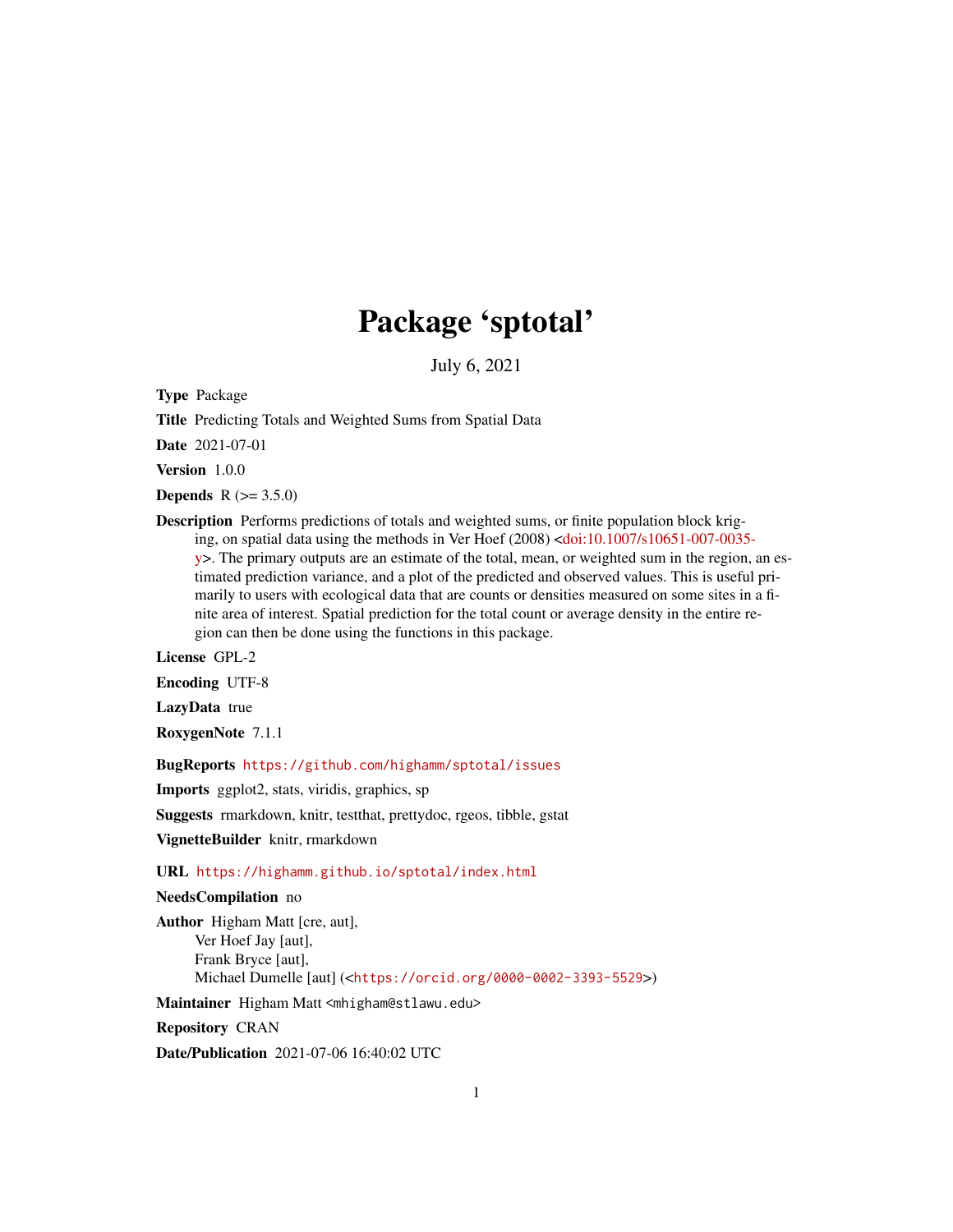## <span id="page-1-0"></span>R topics documented:

|           |  | 2              |
|-----------|--|----------------|
|           |  | 3              |
|           |  | $\overline{4}$ |
|           |  | 5              |
|           |  | 5              |
|           |  | 6              |
|           |  | 7              |
|           |  | $\overline{7}$ |
|           |  | 8              |
|           |  | 9              |
|           |  | 10             |
|           |  | 11             |
|           |  | 12             |
|           |  | 12             |
|           |  | 13             |
|           |  | 14             |
|           |  | 14             |
|           |  | 15             |
|           |  | 16             |
|           |  | 17             |
|           |  | 18             |
|           |  | 19             |
|           |  | 20             |
|           |  | 20             |
|           |  | 21             |
|           |  | 22             |
|           |  | 23             |
|           |  | 24             |
|           |  | 26             |
|           |  | 26             |
|           |  | 28             |
|           |  | 29             |
| <b>SV</b> |  | 30             |
|           |  | 31             |
|           |  |                |

#### **Index** [32](#page-31-0)

AIC.slmfit *Extract the AIC from a* [slmfit](#page-23-1) *object for comparing models.*

## Description

Extract the AIC from a [slmfit](#page-23-1) object for comparing models.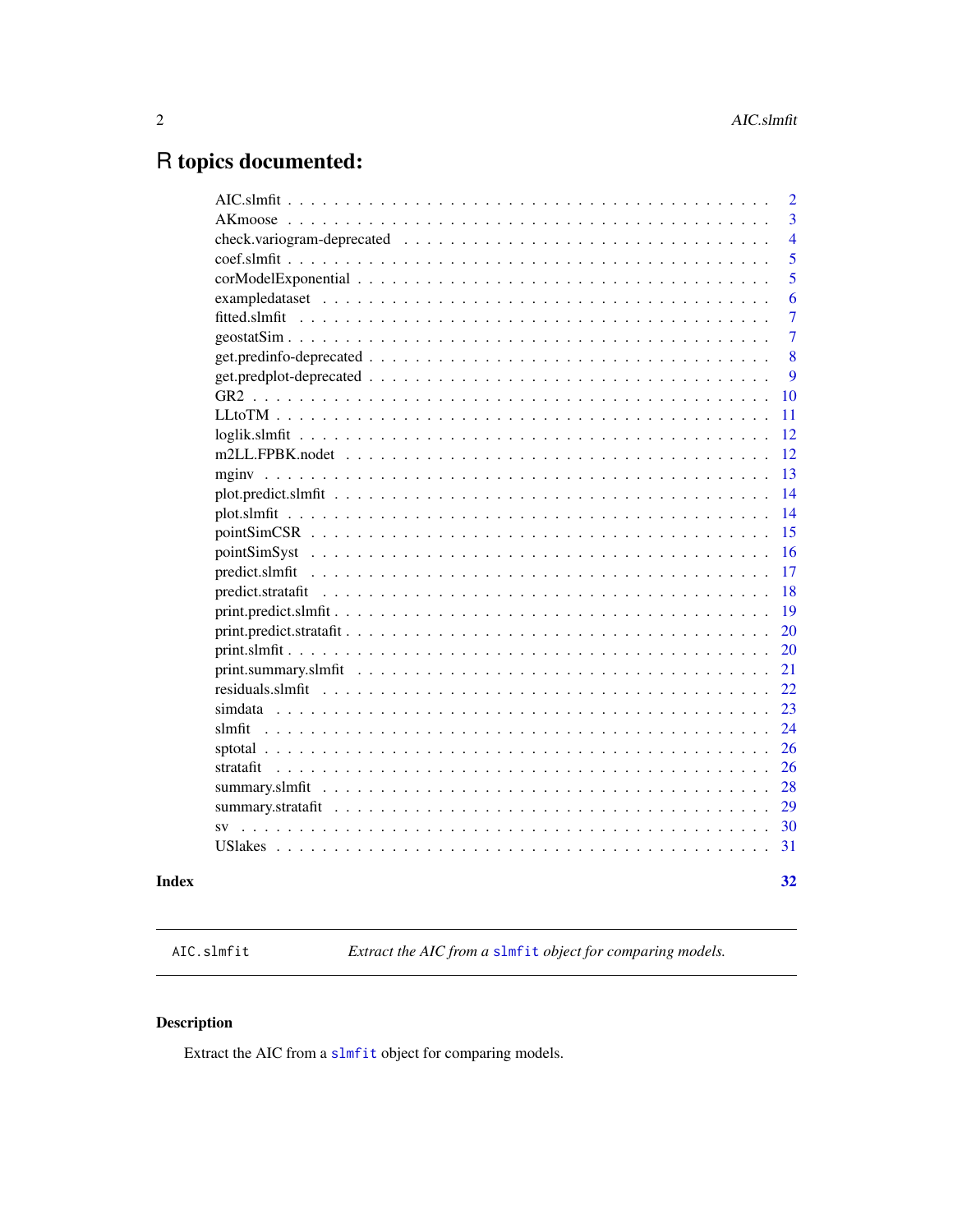#### <span id="page-2-0"></span> $AKmoose$  3

#### Usage

```
## S3 method for class 'slmfit'
AIC(object, ...)
```
#### Arguments

| object                  | a slmfit object                                    |
|-------------------------|----------------------------------------------------|
| $\cdot$ $\cdot$ $\cdot$ | further arguments passed to or from other methods. |

#### Value

The AIC value of the slmfit object. Here, AIC is computed as 2 times the negative log-likelihood plus 2 times the number of model parameters for Maximum Likelihood (ML) and 2 times the negative log-likelihood for REML. For REML, AIC should only be used to compare two models with the same covariates but different spatial covariance structures.

#### Examples

```
data(exampledataset) ## load a toy data set
slmobj <- slmfit(formula = counts \sim pred1 + pred2, data = exampledataset,
xcoordcol = 'xcoords', ycoordcol = 'ycoords', areacol = 'areavar')
AIC(slmobj)
```
AKmoose *Data Set with Alaska Moose Counts.*

#### Description

A data set that can be used with the sptotal package. In this example, the counts are of moose on 860 sites of equal area.

#### Usage

AKmoose

#### Format

A SpatialPolygonsDataFrame object in the format of the (sp) package. The data frame AKmoose@data contains 860 rows and 4 columns:

CENTRLAT The latitude of the centroid for each site

CENTRLON The latitude of the centroid for each site

**STRAT** A stratification variable

TOTAL The total moose count on each site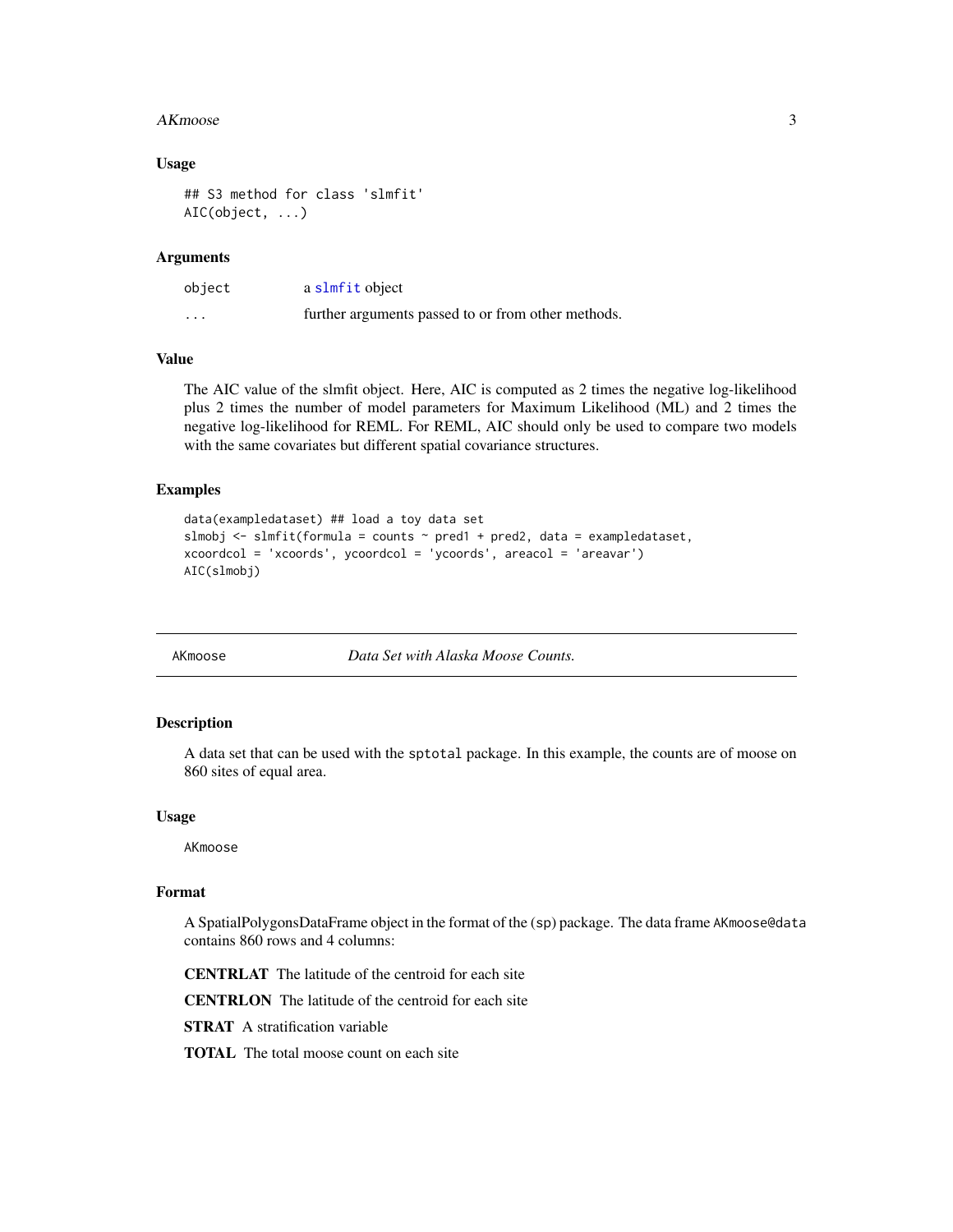#### Source

[Alaska Department of Fish and Game, Division of Wildlife Conservation](http://www.adfg.alaska.gov/index.cfm?adfg=hunting.main) has released this data set under the CC0 (creative commons) license. To the extent possible under law, Alaska Department of Fish and Game, Division of Wildlife Conservation waives all copyright and related or neighboring rights to An Alaskan GSPE (Geospatial Population Estimator) Survey of Moose, AKmoose.rda. This work is published from: United States.

#### Examples

```
data(AKmoose)
names(AKmoose@data)
summary(AKmoose@data)
```
check.variogram-deprecated *Plot an Empirical Semi-Variogram of Residuals*

#### <span id="page-3-1"></span>**Description**

check.variogram() has been deprecated: use [plot.slmfit\(](#page-13-1)) instead. Plots an empirical semivariogram of the residuals from the spatial linear model with the fitted parametric model as a curve overtop of the binned points. By default, the empirical semi-variogram only shows distances that are less than or equal to the maximum distance in the data set divided by 2. Therefore, it's possible that the REML-fitted model will not "fit" the points perfectly.

#### Usage

```
check.variogram(object)
```
#### **Arguments**

object is an object of class [slmfit](#page-23-1).

#### Value

a plot of the empirical semi-variogram with the fitted model overlayed.

```
data(exampledataset) ## load a toy data set
slmobj <- slmfit(formula = counts \sim pred1 + pred2, data = exampledataset,
xcoordcol = 'xcoords', ycoordcol = 'ycoords', areacol = 'areavar')
## Not Run
## check.variogram(slmobj)
```
<span id="page-3-0"></span>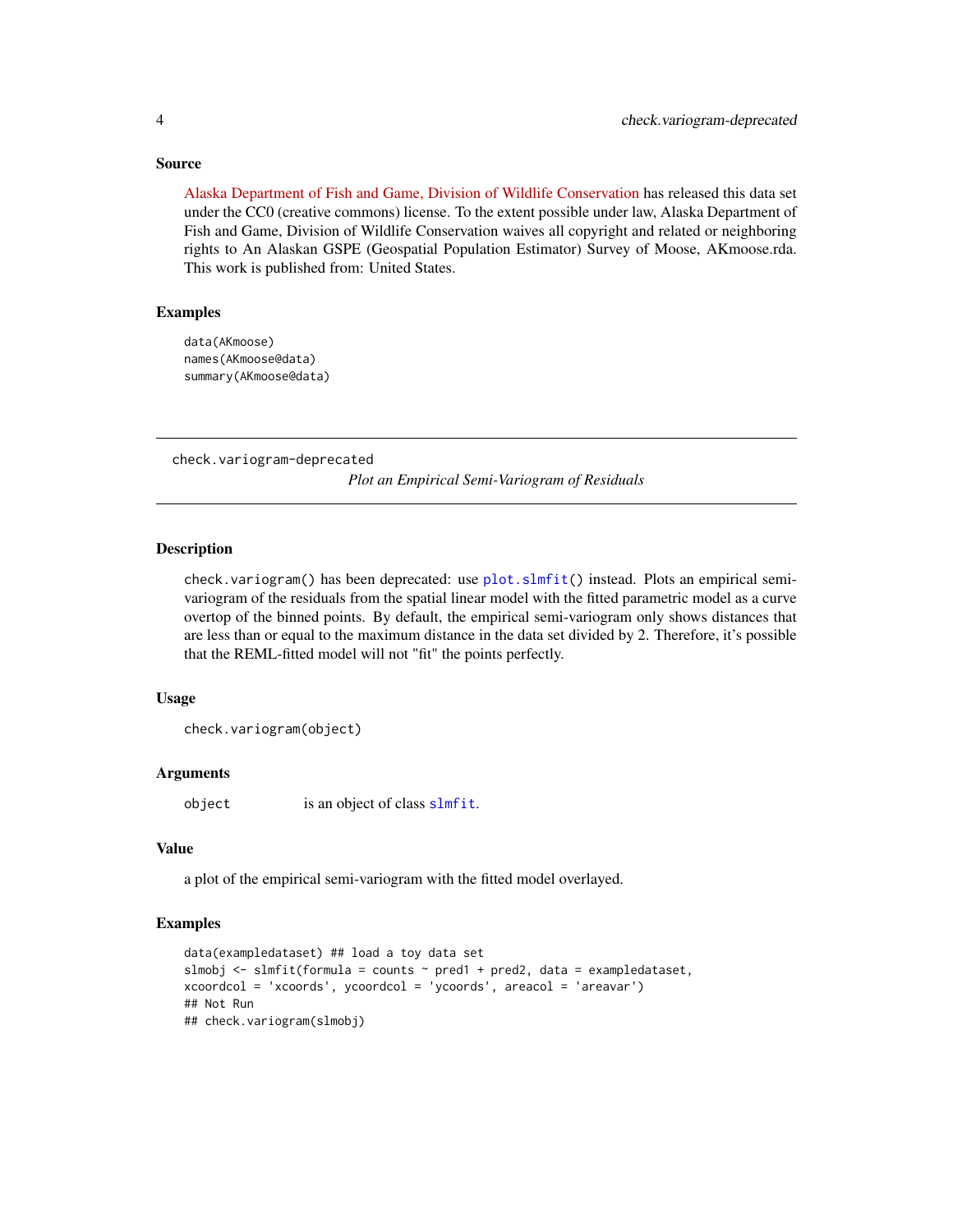<span id="page-4-0"></span>

Extract Model Coefficients from a [slmfit](#page-23-1) object

#### Usage

```
## S3 method for class 'slmfit'
coef(object, ...)
```
#### Arguments

| object            | a slmfit object                                    |
|-------------------|----------------------------------------------------|
| $\cdot\cdot\cdot$ | further arguments passed to or from other methods. |

#### Value

a vector of fitted model coefficients.

#### Examples

```
data(exampledataset) ## load a toy data set
slmobj \le slmfit(formula = counts \sim pred1 + pred2, data = exampledataset,
xcoordcol = 'xcoords', ycoordcol = 'ycoords', areacol = 'areavar')
coef(slmobj)
```
corModelExponential *Spatial Correlation Models*

#### Description

Note that, currently, only three of these models are implemented in the sptotal package: corModelExponential(), corModelGaussian(), and corModelSpherical().

#### Usage

corModelExponential(distance.matrix, range)

corModelGaussian(distance.matrix, range)

corModelSpherical(distance.matrix, range)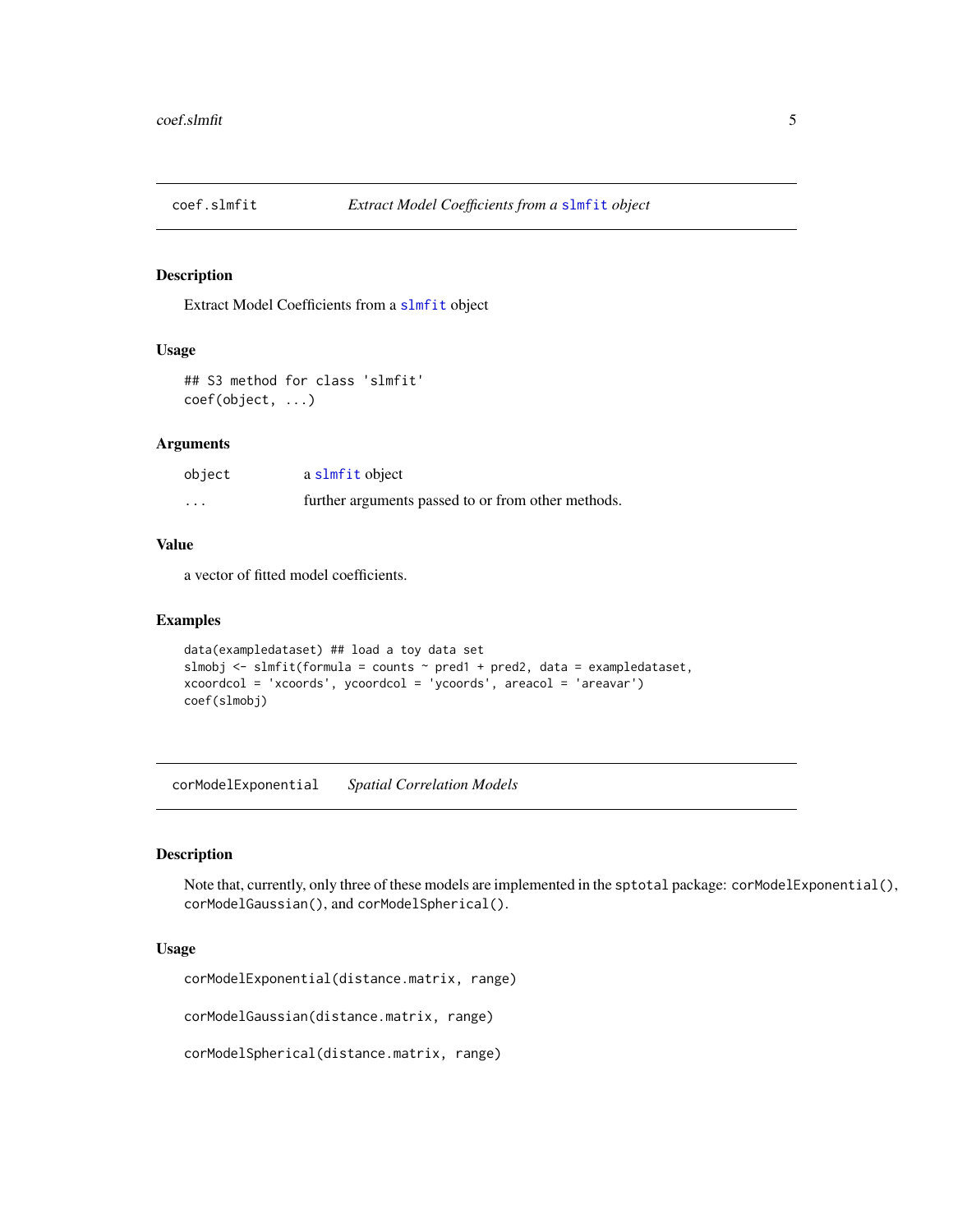#### Arguments

| distance.matrix |                                                                     |
|-----------------|---------------------------------------------------------------------|
|                 | The distance matrix for sampled sites                               |
| range           | The range that determines how quickly covariance among sites tapers |

#### Value

Correlation Matrix

#### Functions

- corModelExponential: Exponential Correlation Structure
- corModelGaussian: Gaussian Correlation Structure
- corModelSpherical: Spherical Correlation Structure

exampledataset *Data Set with Uncorrelated Poisson Counts.*

#### Description

A toy data set that can be used with the sptotal package. In this example, the true counts are actually uncorrelated, the covariates are generated as uniform random variables, and the sites fall on a regular grid.

#### Usage

exampledataset

#### Format

A data frame with 40 rows and 7 variables:

counts counts, with NA values for unsampled sites

pred1 a possible predictor

pred2 a second possible predictor

xcoords coordinates on the x-axis

ycoords coordinates on the y-axis

dummyvar an extra variable

areavar Variable for the area of each plot ...

<span id="page-5-0"></span>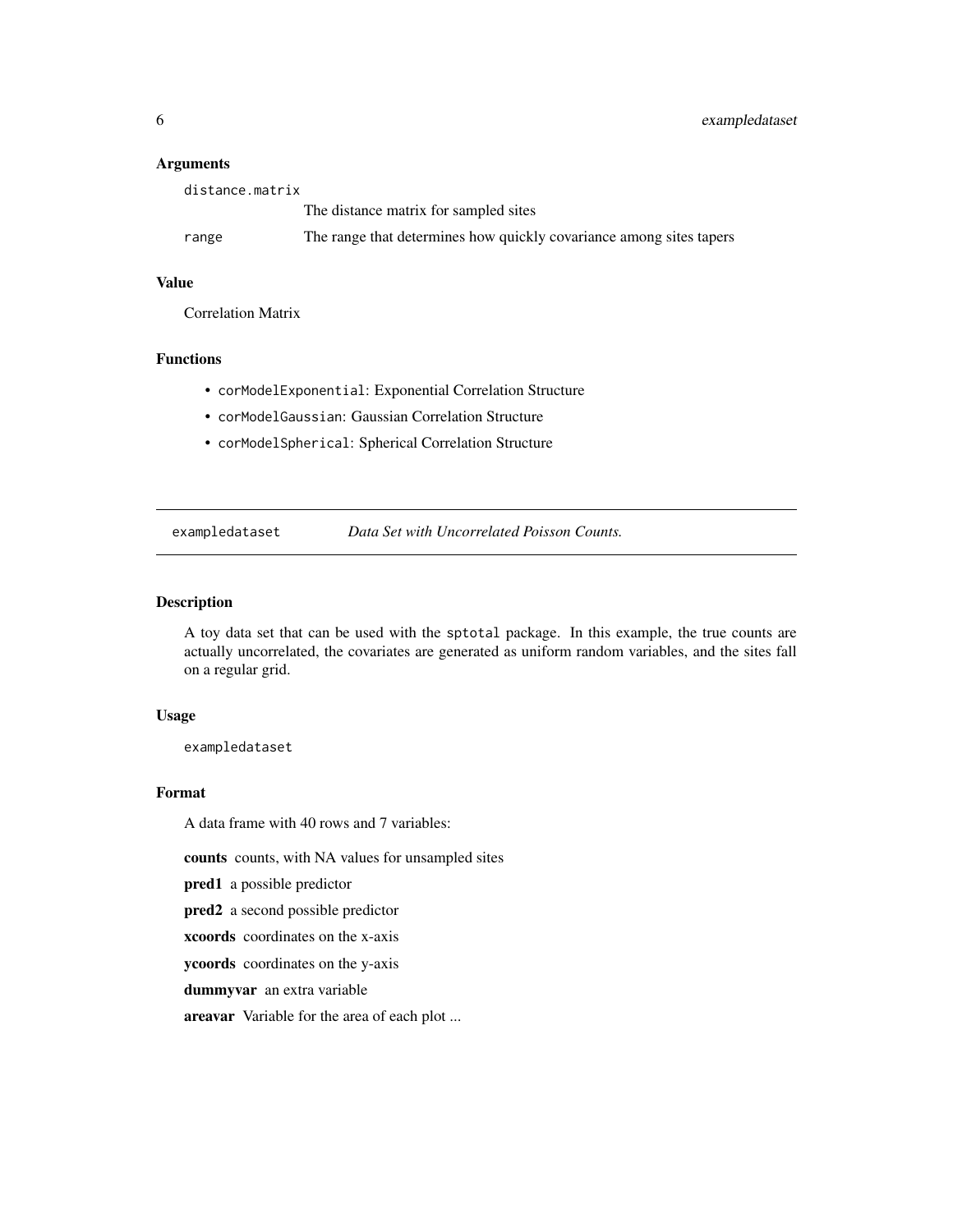<span id="page-6-0"></span>

Extract Fitted Values from an slmfit object.

#### Usage

```
## S3 method for class 'slmfit'
fitted(object, ...)
```
#### Arguments

| object | a slmfit object generated from the slmfit() function. |
|--------|-------------------------------------------------------|
| .      | further arguments passed to or from other methods.    |

#### Value

a vector of fitted values (estimated means)

#### Examples

```
data(exampledataset) ## load a toy data set
slmobj \le slmfit(formula = counts \sim pred1 + pred2, data = exampledataset,
xcoordcol = 'xcoords', ycoordcol = 'ycoords', areacol = 'areavar')
fitted(slmobj)
```
geostatSim *Simulate geostatistical data on set of given locations*

#### Description

Spatially correlated data are simulated assuming a multivariate normal random error vector. For simplicity, only "Exponential" and "Spherical" simulation options are given here.

#### Usage

```
geostatSim(
 loc.data,
  xcol = "x".ycol = "y",parsil = 1,
  range = 1,
  nugget = 0,
 minorp = 1,
```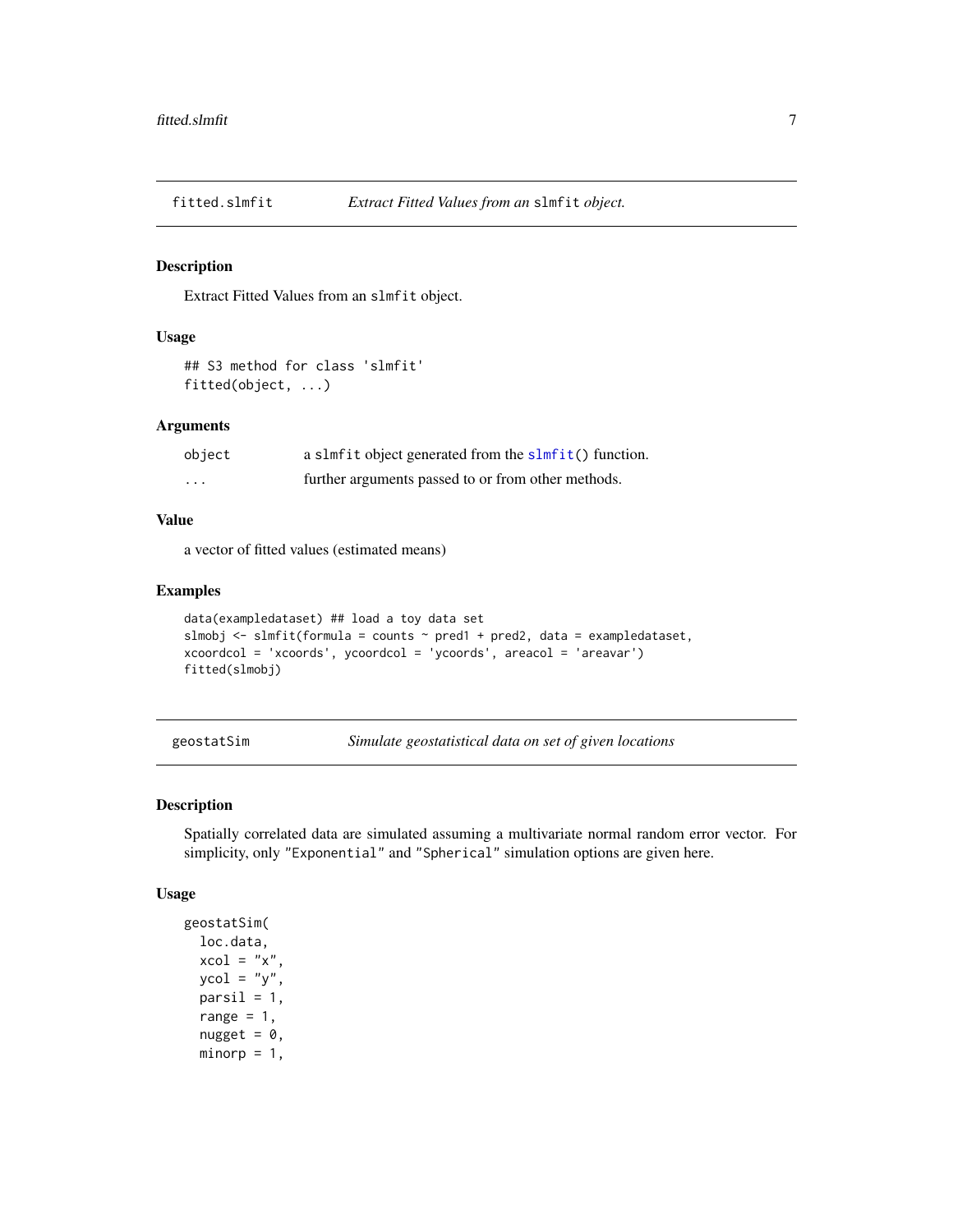```
rotate = 90,
 extrap = NULL,
  CorModel = "Exponential"
\lambda
```
#### Arguments

| loc.data | data.frame with x- and y-coordinates of locations for simulated data                                        |
|----------|-------------------------------------------------------------------------------------------------------------|
| xcol     | name of the column in loc. data with x-coordinates, default is "x"                                          |
| ycol     | name of the column loc.data with y-coordinates, default is "y"                                              |
| parsil   | partial sill of autocorrelation model, default $= 1$                                                        |
| range    | range of autocorrelation model, default $= 1$                                                               |
| nugget   | range of autocorrelation model, default $= 0$                                                               |
| minorp   | proportion of range in x direction to that of y direction for unrotated anisotropic<br>model, default $= 1$ |
| rotate   | rotation of anisotropic axes, $default = 90$                                                                |
| extrap   | extra covariance parameter                                                                                  |
| CorModel | autocorrelation model, default = "Exponential". Other possibilities are "Spheri-<br>cal".                   |

#### Value

data.frame of three columns, the original location data appended with a 3rd column of simulated geostatistical data

#### Author(s)

Jay Ver Hoef

#### Examples

```
locations <- expand.grid(1:10, 1:10)
geostatSim(locations, xcol = "Var1", ycol = "Var2",
parsil = 4, range = 20, nugget = 1, CorModel = "Exponential")
```
get.predinfo-deprecated

*Display basic summary information in a tabular form.*

#### <span id="page-7-1"></span>Description

get.predinfo() has been deprecated. Information given is now provided in the basic print of a [predict.slmfit\(](#page-16-1)) object. Creates a list of tables that shows the prediction, standard error, and confidence interval for the prediction, as well as some summary information about the sample.

<span id="page-7-0"></span>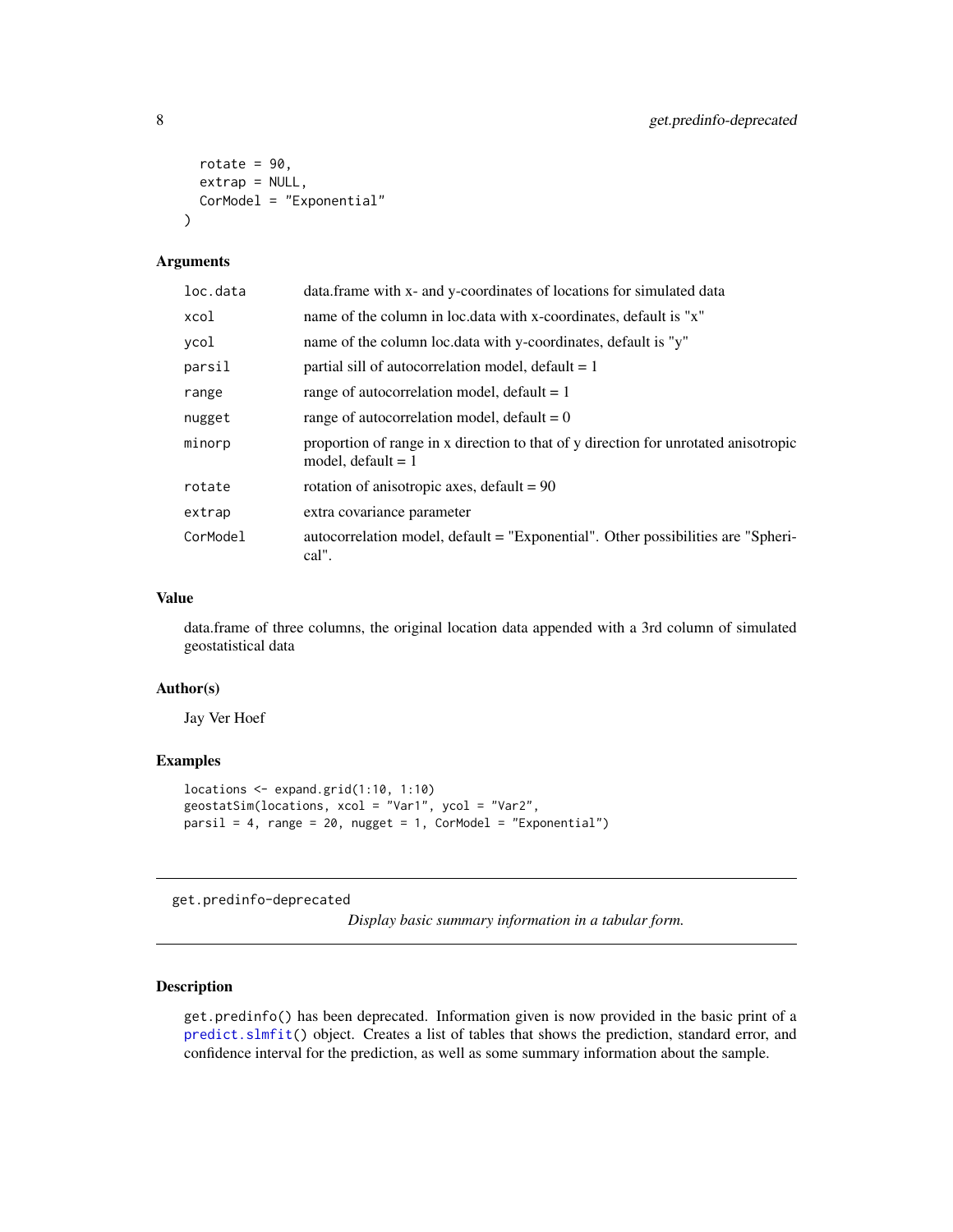#### <span id="page-8-0"></span>get.predplot-deprecated 9

#### Usage

 $get.predinfo(x, conf\_level = 0.9)$ 

#### Arguments

|            | the output of the predict.slmfit() function, of class predict.slmfit                |
|------------|-------------------------------------------------------------------------------------|
| conf level | is the confidence level for a normal-based confidence interval (default $= 0.90$ ). |

#### Value

a list of three tables, including

- simptab, which contains the prediction and its standard error,
- confbounds, which contains a confidence interval for the prediction, and
- outptmat, a table of sampling information, including the number of sites sampled, the total number of sites, the total observed response, and the observed average density (equal to the average response if all site areas are equal).

#### Examples

```
data(exampledataset) ## load a toy data set
slmobj <- slmfit(formula = counts \sim pred1 + pred2, data = exampledataset,
xcoordcol = 'xcoords', ycoordcol = 'ycoords', areacol = 'areavar')
predobj <- predict(slmobj)
## Not Run
## get.predinfo(predobj)
```
get.predplot-deprecated *Create a default map from predictions*

#### <span id="page-8-1"></span>Description

Creates a default map for the predictions of unobserved sites. Note that all predictions are stored in a data frame in the output of [predict.slmfit\(](#page-16-1)). Therefore, if a user would like to create his or her own plot, he or she can easily do so using this data frame.

#### Usage

```
get.predplot(x)
```
#### Arguments

x the output of the [predict.slmfit\(](#page-16-1)) function, of class predict.slmfit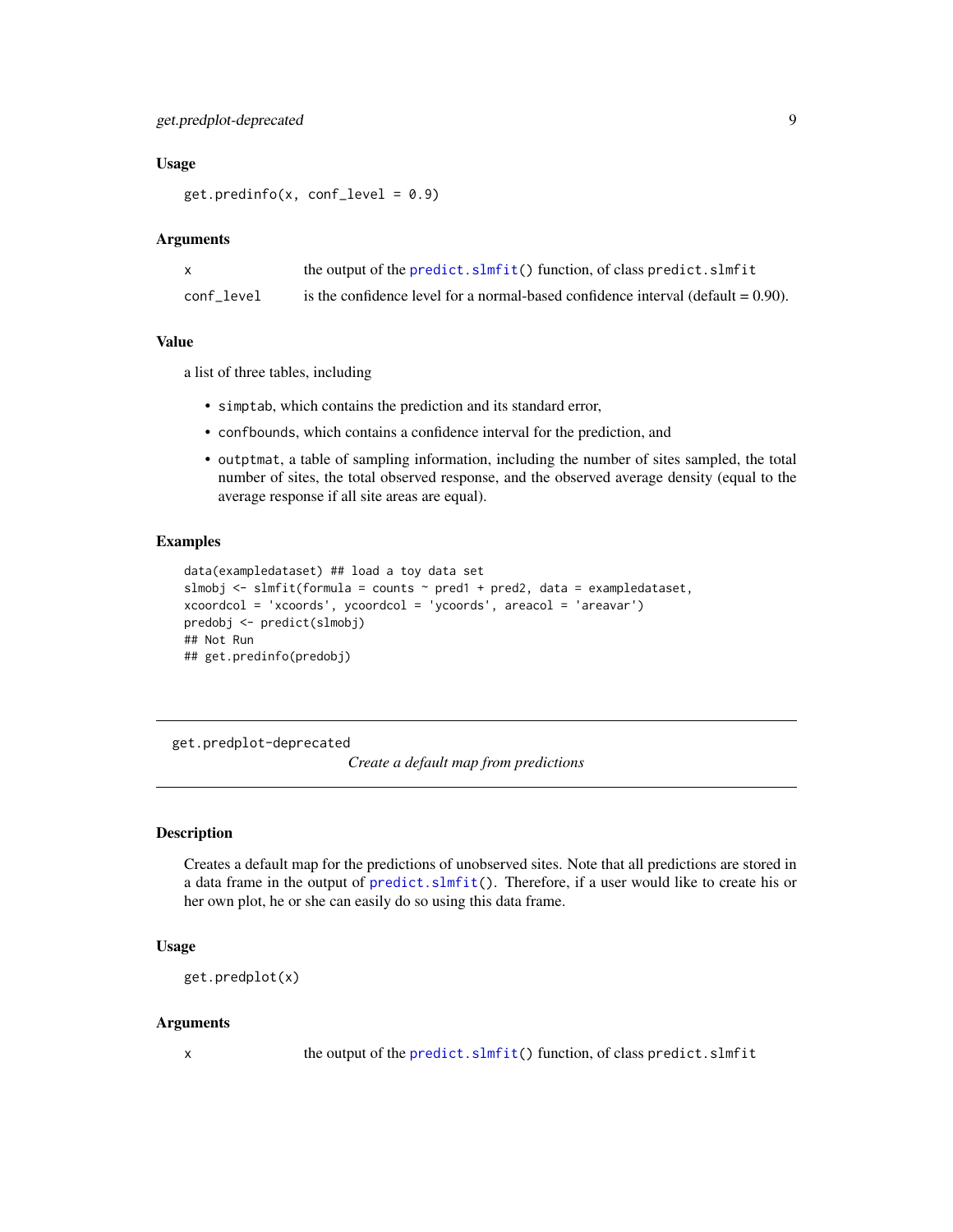#### <span id="page-9-0"></span>Value

a plot with x-coordinates on the x-axis and y-coordinates on the y-axis that is coloured by predictions, with points with an X denoting that a site was sampled and filled circles denoting unsampled sites.

#### Examples

```
data(exampledataset) ## load a toy data set
slmobj \le slmfit(formula = counts \sim pred1 + pred2, data = exampledataset,
xcoordcol = 'xcoords', ycoordcol = 'ycoords', areacol = 'areavar')
predobj <- predict(slmobj)
## Not Run
## get.predplot(predobj)
```
GR2 *Computes the Generalized R-squared.*

#### Description

Computes the Generalized R-squared.

#### Usage

GR2(object)

#### Arguments

object is an object of class slmfit.

#### Value

the value for generalized R-squared

```
data(exampledataset) ## load a toy data set
slmobj <- slmfit(formula = counts ~ pred1 + pred2, data = exampledataset,
xcoordcol = 'xcoords', ycoordcol = 'ycoords', areacol = 'areavar')
GR2(slmobj)
```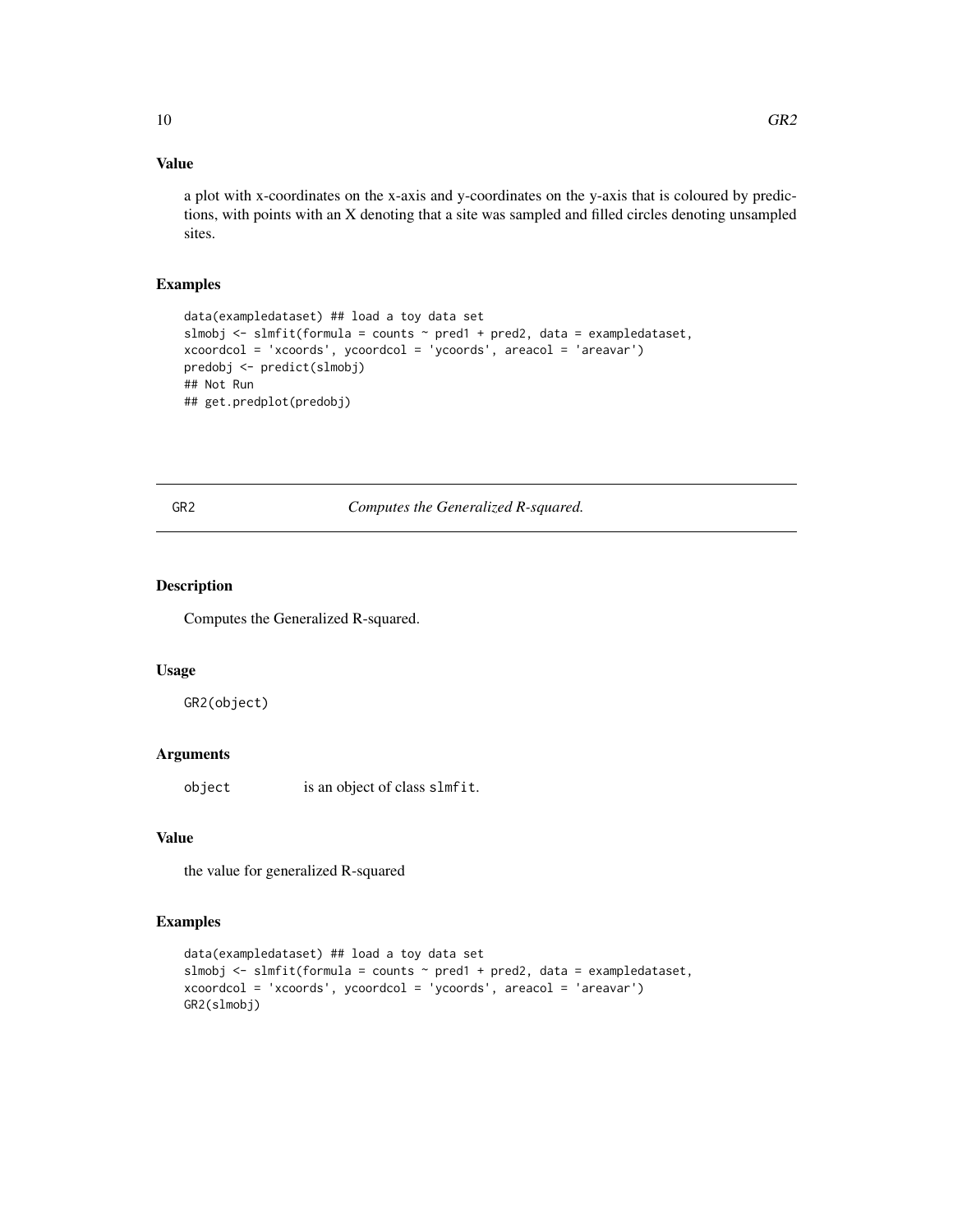<span id="page-10-0"></span>

Latitude and Longitude coordinates are converted to TM projection coordinates with a user-defined central meridian. The resulting units from applying the function are kilometers.

#### Usage

LLtoTM(cm, lat, lon,  $xcol = "x", ycol = "y", minx = NULL, miny = NULL)$ 

#### Arguments

| cm   | is the user defined central median. A common choice is the mean of the longi-<br>tude values in your data set                        |
|------|--------------------------------------------------------------------------------------------------------------------------------------|
| lat  | is the vector of latitudes                                                                                                           |
| lon  | is the vector of longitudes                                                                                                          |
| xcol | is the name of the output TM column of x coordinates                                                                                 |
| ycol | is the name of the output TM column of y coordinates                                                                                 |
| minx | is 'NULL' by default and sets the minimum x-coordinate value to 0. This is an<br>optional minimum value for the x-coordinate vector. |
| miny | is 'NULL' by default and sets the minimum y-coordinate value to 0. This is an<br>optional minimum value for the y-coordinate vector. |

#### Details

This function only should only be used if the coordinates supplied by the user are latitude and longitude. The default TM projection here specifies that both the minimum x and y-coordinate values are 0 scaled to 1 km.

#### Value

A list with the TM coordinates as the first component of the list. The first component of the list contains x coordinates in the first column and y coordinates in the second column. The remaining elements of the list are the cm, minx, and miny values that were input.

```
## Add transverse Mercator x and y coordinates to a data frame with
## latitude/longitude coordinates. Name these \code{xc_TM_} and \code{yc_TM_}.
exampledataset$xc_TM_ <- LLtoTM(cm = base::mean(exampledataset[ ,"xcoords"]),
lat = exampledataset[ ,"ycoords"],
lon = exampledataset[ ,"xcoords"])$xy[ ,1]
exampledataset$yc_TM_ <- LLtoTM(cm = base::mean(exampledataset[ ,"xcoords"]),
lat = exampledataset[ ,"ycoords"],
 lon = exampledataset[ ,"xcoords"])$xy[ ,2]
```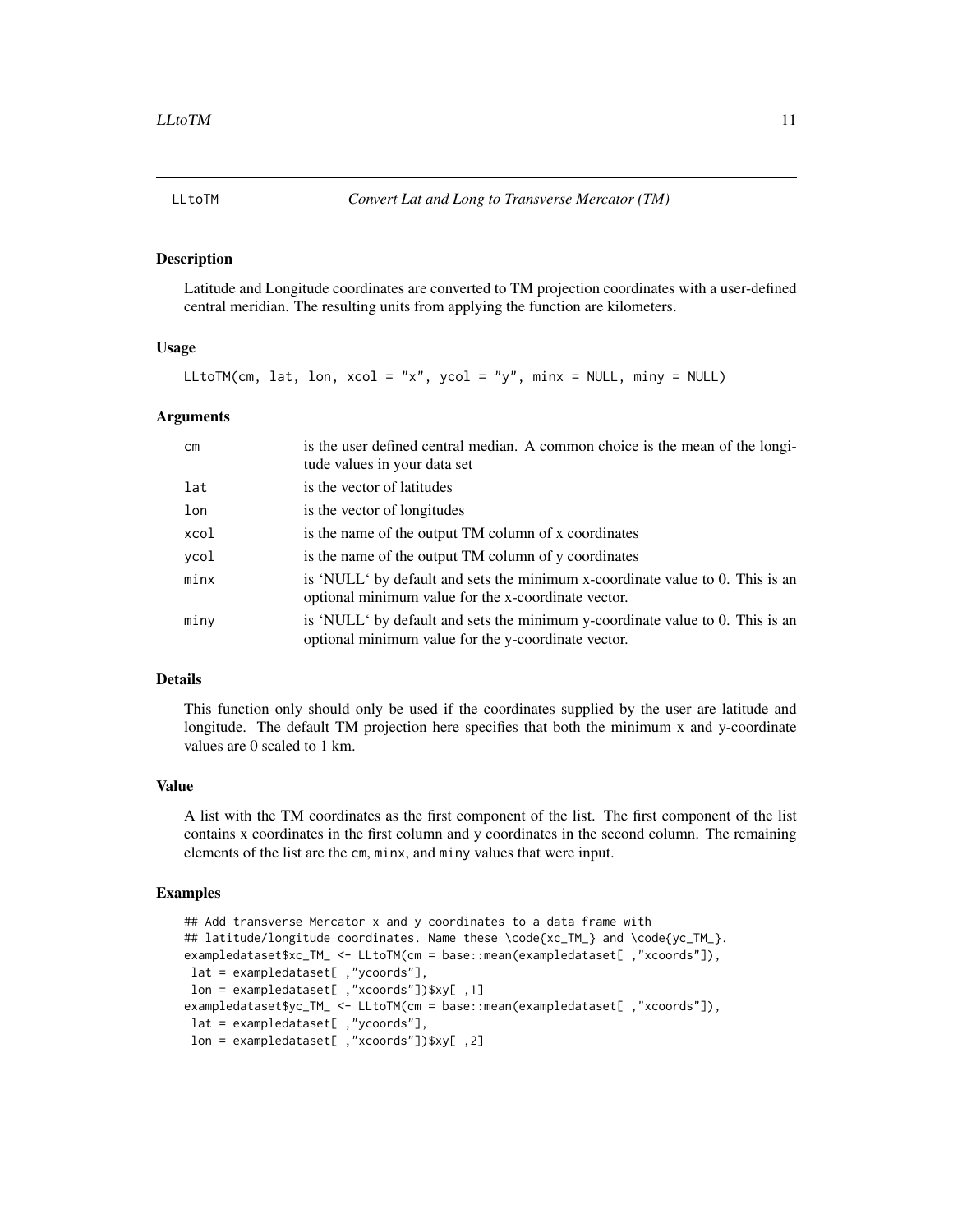<span id="page-11-0"></span>

Extract Log-Likelihood from a fitted class slmfit object

#### Usage

```
loglik.slmfit(object, ...)
```
#### Arguments

| object   | is a class slmfit object |
|----------|--------------------------|
| $\cdots$ | additional arguments     |

#### Value

the log-likelihood of the model fit in the slmfit object

#### Examples

```
data(exampledataset) ## load a toy data set
slmobj \le slmfit(formula = counts \sim pred1 + pred2, data = exampledataset,
xcoordcol = 'xcoords', ycoordcol = 'ycoords', areacol = 'areavar')
loglik.slmfit(slmobj)
```
m2LL.FPBK.nodet *Covariance Parameter Estimation Function.*

#### Description

The primary purpose of m2LL.FPBK.nodet() is to estimate the spatial covariance parameters using REML. This is a helper function to slmfit().

#### Usage

m2LL.FPBK.nodet(theta, zcol, XDesign, xcoord, ycoord, CorModel, estmethod)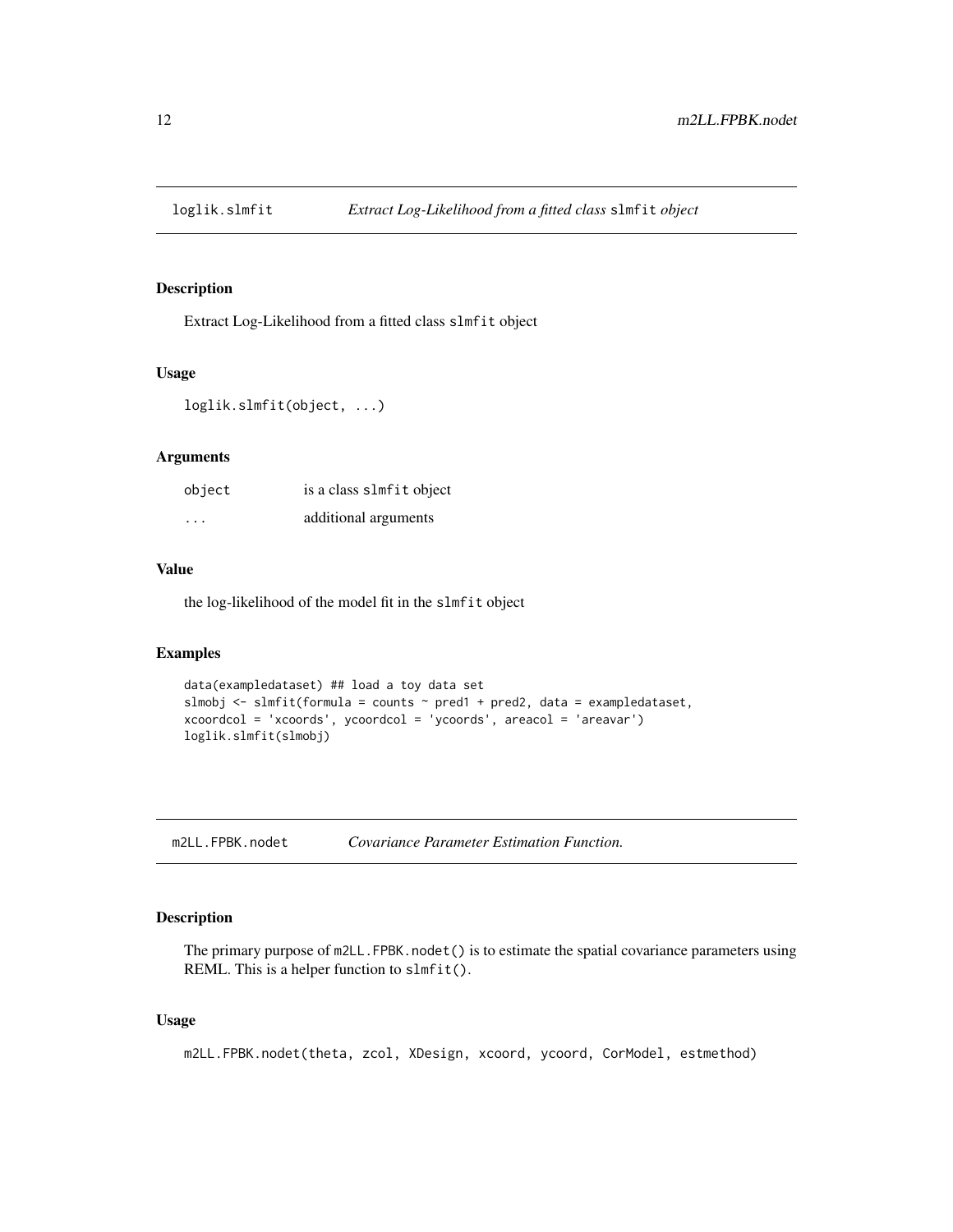#### <span id="page-12-0"></span>mginv and the contract of the contract of the contract of the contract of the contract of the contract of the contract of the contract of the contract of the contract of the contract of the contract of the contract of the

#### Arguments

| theta     | is the parameter vector of (nugget, partialsill, range)                                                                                    |
|-----------|--------------------------------------------------------------------------------------------------------------------------------------------|
| zcol      | is the response vector of densities                                                                                                        |
| XDesign   | is the design matrix containing the covariates used to predict animal or plant<br>abundance (including a column of 1's for the intercept). |
| xcoord    | is a vector of the x spatial coordinates (in UTM)                                                                                          |
| ycoord    | is a vector of the y spatial coordinates (in UTM)                                                                                          |
| CorModel  | is the geostatistical spatial correlation model to be used. See the corModels<br>documentation for possible models to use.                 |
| estmethod | is either "REML" for restricted maximum likelihood or "ML" for maximum<br>likelihood.                                                      |

#### Value

A numeric output of minus 2 times the restricted log likelihood to be minimized by 'optim' to obtain spatial parameter estimates.

mginv *Constructing the generalized inverse of a matrix*

#### Description

Computes the generalized inverse of a matrix X. This function is used in the m2LL.FPBK.nodet functions in order to estimate the spatial covariance parameters

#### Usage

mginv(X, tol = sqrt(.Machine\$double.eps))

#### Arguments

|     | The matrix to be inverted       |
|-----|---------------------------------|
| tol | The tolerance of the estimation |

#### Value

The generalized inverse matrix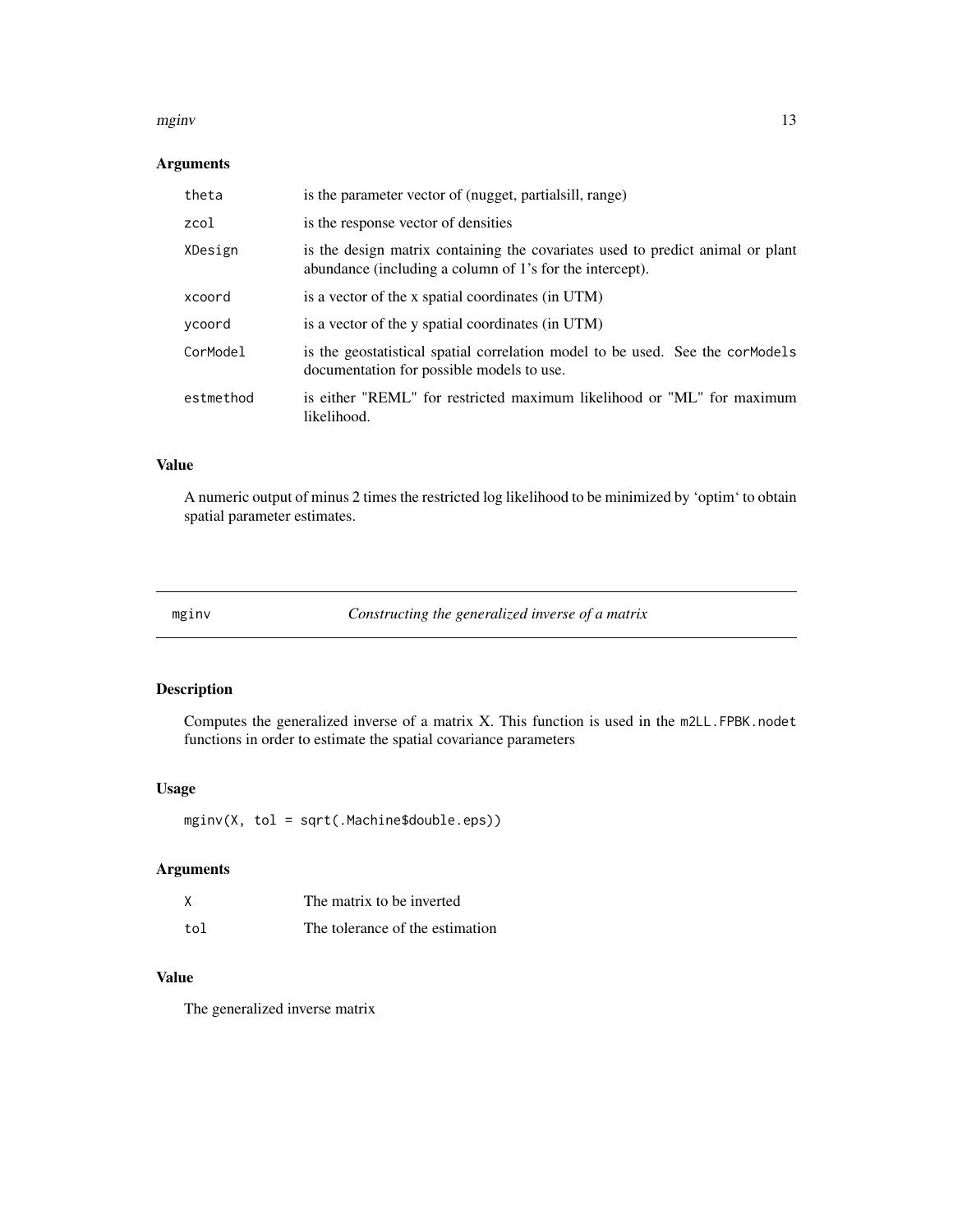<span id="page-13-0"></span>plot.predict.slmfit *Create a default map from predictions*

#### Description

Creates a default map for the predictions of unobserved sites. Note that all predictions are stored in a data frame in the output of [predict.slmfit\(](#page-16-1)). Therefore, if a user would like to create his or her own plot, they can easily do so using this data frame.

#### Usage

```
## S3 method for class 'predict.slmfit'
plot(x, \ldots)
```
#### Arguments

|          | the output of the predict.slmfit() function, of class predict.slmfit |
|----------|----------------------------------------------------------------------|
| $\cdots$ | further arguments passed to or from other methods.                   |

#### Value

a plot with x-coordinates on the x-axis and y-coordinates on the y-axis that is coloured by predictions, with points with an X denoting that a site was sampled and filled circles denoting unsampled sites.

#### Examples

```
data(exampledataset) ## load a toy data set
slmobj <- slmfit(formula = counts \sim pred1 + pred2, data = exampledataset,
xcoordcol = 'xcoords', ycoordcol = 'ycoords', areacol = 'areavar')
predobj <- predict(slmobj)
plot(predobj)
```
<span id="page-13-1"></span>

plot.slmfit *Plot an Empirical Semi-Variogram of Residuals*

#### Description

Plots an empirical semi-variogram of the residuals from the spatial linear model with the fitted parametric model as a curve overtop of the binned points. By default, the empirical semi-variogram only shows distances that are less than or equal to the maximum distance in the data set divided by 2. Therefore, it's possible that the REML-fitted model will not "fit" the points perfectly.

#### Usage

```
## S3 method for class 'slmfit'
plot(x, \ldots)
```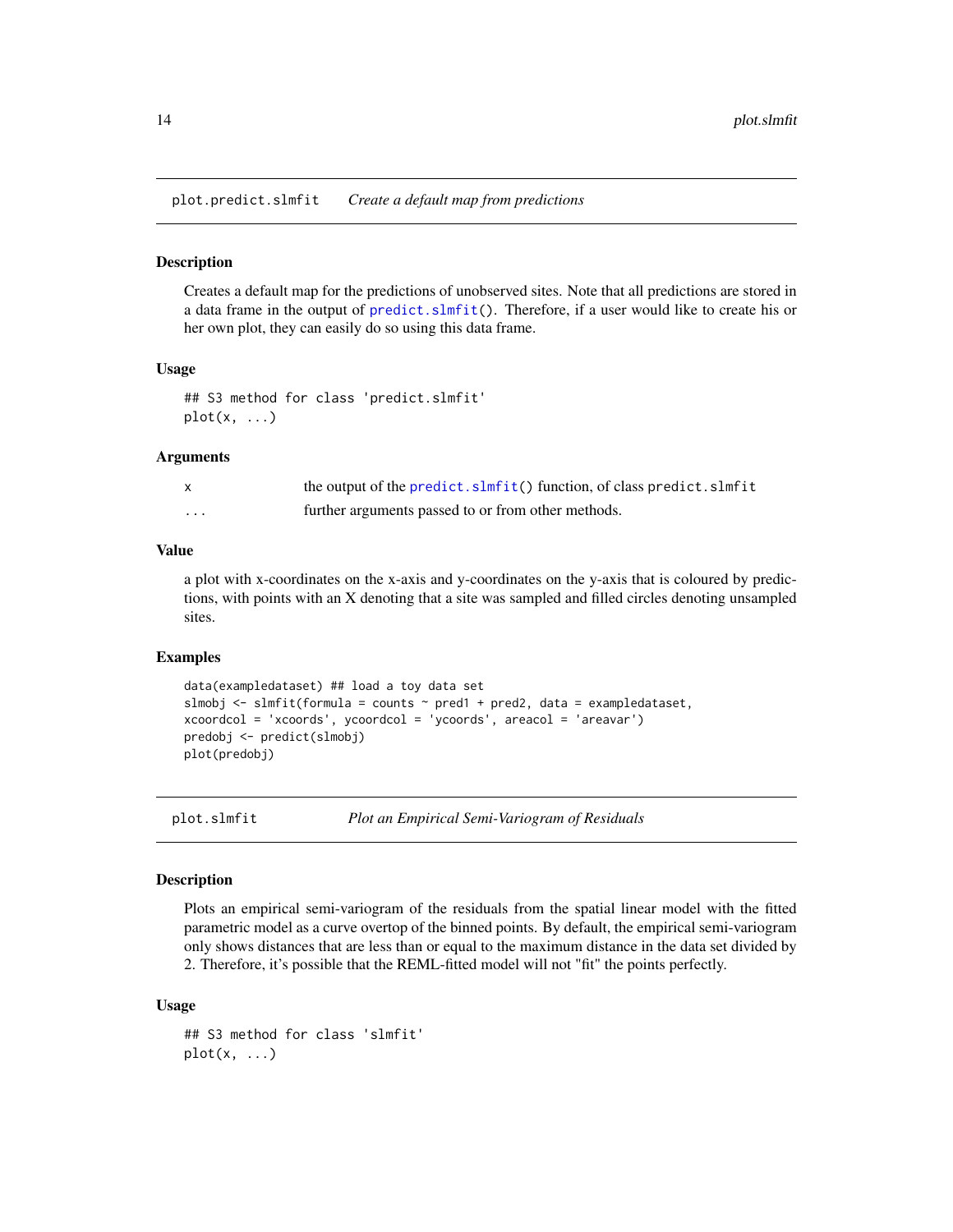#### <span id="page-14-0"></span>pointSimCSR 15

#### Arguments

|          | is an object of class slmfit.                      |
|----------|----------------------------------------------------|
| $\cdots$ | further arguments passed to or from other methods. |

#### Value

a plot of the empirical semi-variogram with the fitted model overlayed.

#### Examples

```
data(exampledataset) ## load a toy data set
slmobj <- slmfit(formula = counts ~ pred1 + pred2, data = exampledataset,
xcoordcol = 'xcoords', ycoordcol = 'ycoords', areacol = 'areavar')
plot(slmobj)
data(exampledataset) ## load a toy data set
exampledataset$strata <- c(rep("A", 19), rep("B", 21))
strataobj <- slmfit(formula = counts \sim pred1 + pred2, data = exampledataset, stratacol = "strata",
xcoordcol = 'xcoords', ycoordcol = 'ycoords', areacol = 'areavar')
plot(strataobj[[1]])
plot(strataobj[[2]])
```
pointSimCSR *simulate completely spatially random point patterns.*

#### Description

simulates a completely spatially random point patterns. This function is only used in simulating data sets.

#### Usage

```
pointSimCSR(
  npoints = 100,
  lower_x\_lim = 0,upper_xlim = 1,
  lower_y_{\text{lim}} = 0,
  upper_ylim = 1
)
```
#### Arguments

| npoints     | number of points to add that are completely spatially random (CSR), default $=$<br>100 |
|-------------|----------------------------------------------------------------------------------------|
| lower_x_lim | left limit of boundary, default $= 0$                                                  |
| upper_x_lim | right limit of boundary, default $= 1$                                                 |
| lower_y_lim | lower limit of boundary, default $= 0$                                                 |
| upper_y_lim | upper limit of boundary, default $= 1$                                                 |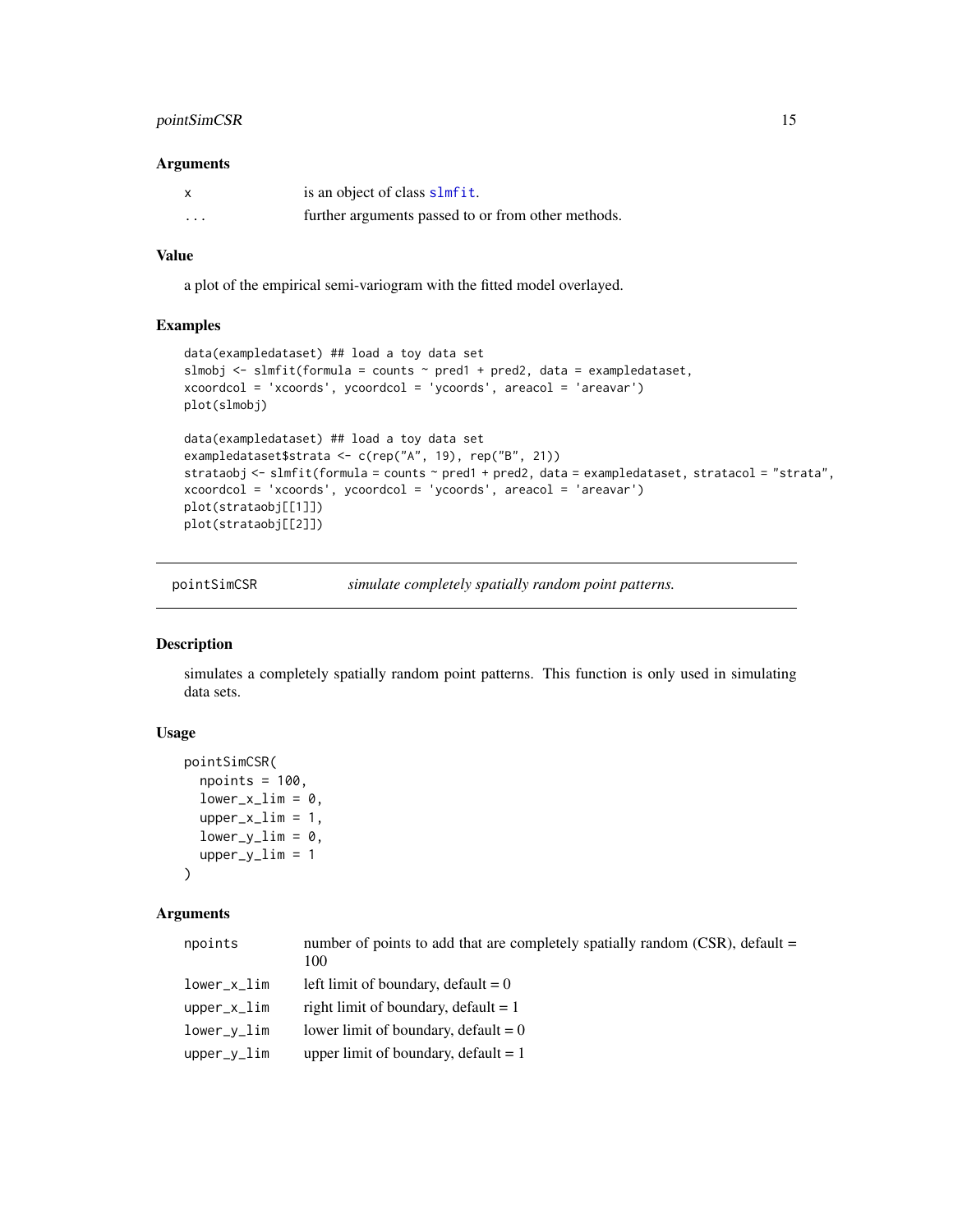<span id="page-15-0"></span>data.frame of two columns, x-coordinate in the first, and y-coordinate in the second.

#### Author(s)

Jay Ver Hoef

pointSimSyst *Creates a systematic grid of points.*

#### Description

Creates a systematic grid of points. This function is only used in simulating data sets.

#### Usage

```
pointSimSyst(
  nrow = 10,
 ncol = 10,
  lower_x\_lim = 0,upper_xlim = 1,
  lower_y_{\text{lim}} = 0,upper_ylim = 1
)
```
#### Arguments

| nrow           | the number of rows in the systematic grid, default is 10 |
|----------------|----------------------------------------------------------|
| ncol           | the number of cols in the systematic grid, default is 10 |
| $lower_x$ lim  | the lower limit for x-coordinate, default is 0           |
| $upper_x$ lim  | the upper limit for x-coordinate, default is 1           |
| $lower_v\_lim$ | the lower limit for y-coordinate, default is 0           |
| $upper_y$ lim  | the upper limit for y-coordinate, default is 1           |

#### Value

A data.frame with x- and y-coordinates of simulated locations

#### Author(s)

Jay Ver Hoef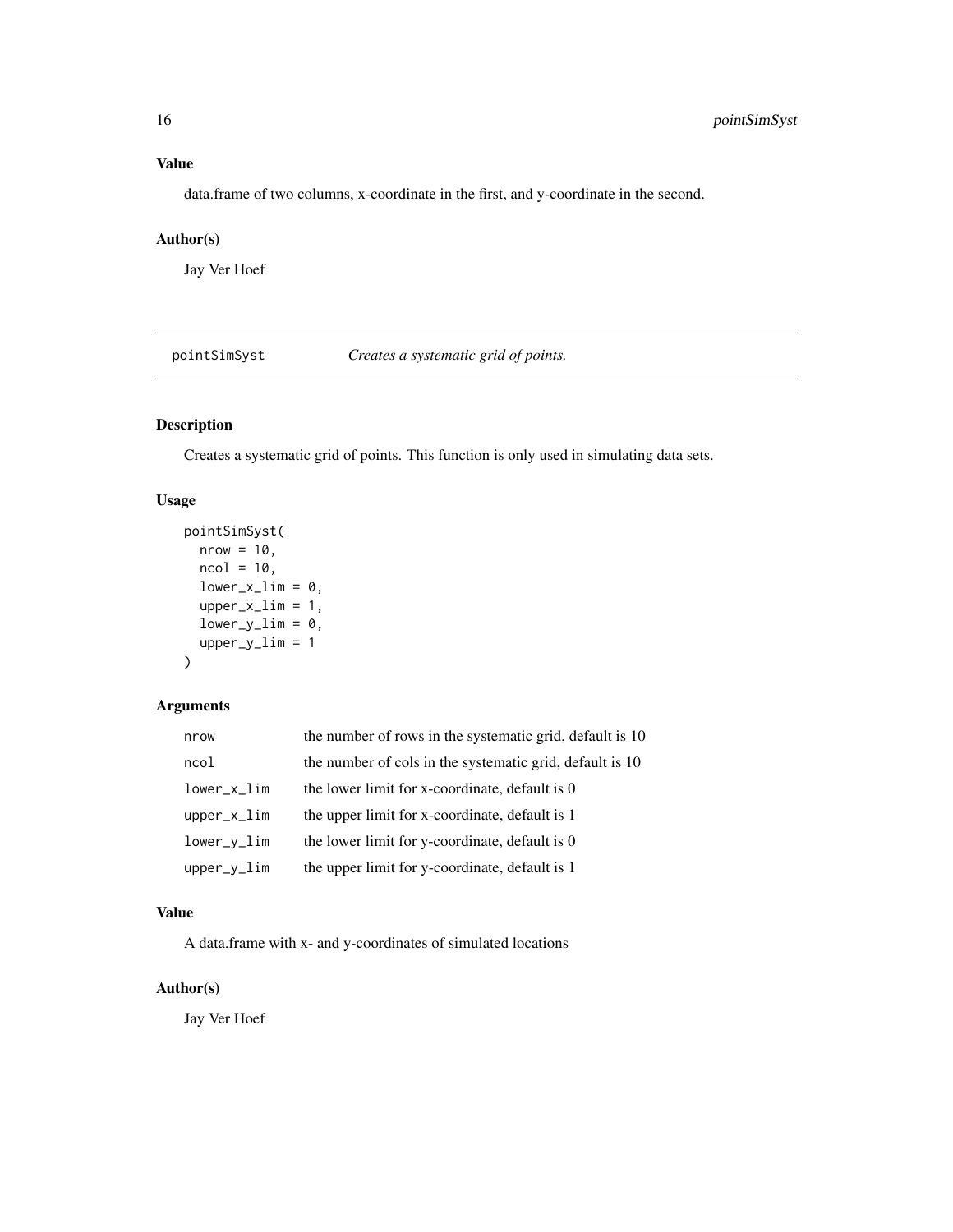<span id="page-16-1"></span><span id="page-16-0"></span>

Uses an object of class slmfit from the [slmfit\(](#page-23-1)) function to predict the response on the unsampled sites. The column of the data set that has the response should have numeric values for the observed response on the sampled sites and 'NA' for any site that was not sampled. Note that there is no newdata argument to predict.slmfit(): any point in space for which a prediction is needed should be included in the original data set in [slmfit\(](#page-23-1)) with the response variable as NA.

#### Usage

```
## S3 method for class 'slmfit'
predict(object, wtscol = NULL, conf\_level = 0.9, ...)
```
#### Arguments

| object     | is an object generated from slmfit()                                                                                     |
|------------|--------------------------------------------------------------------------------------------------------------------------|
| wtscol     | is the name of the column that contains the weights for prediction. The default<br>setting predicts the population total |
| conf_level | is the confidence level for a prediction interval, 0.90 by default                                                       |
| $\ddotsc$  | further arguments passed to or from other methods.                                                                       |

#### Value

a list with

- the estimated population total
- the estimated prediction variance
- a data frame containing
	- 1. x-coordinates
	- 2. y-coordinates
	- 3. density predictions
	- 4. count predictions
	- 5. site-by-site density prediction variances
	- 6. site-by-site count prediction variances
	- 7. indicator variable for whether or not the each site was sampled
	- 8. estimated mean for each site
	- 9. area of each site
- vector with estimated covariance parameters
- the formula used to fit the model in slmfit()
- the confidence level
- the confidence interval bounds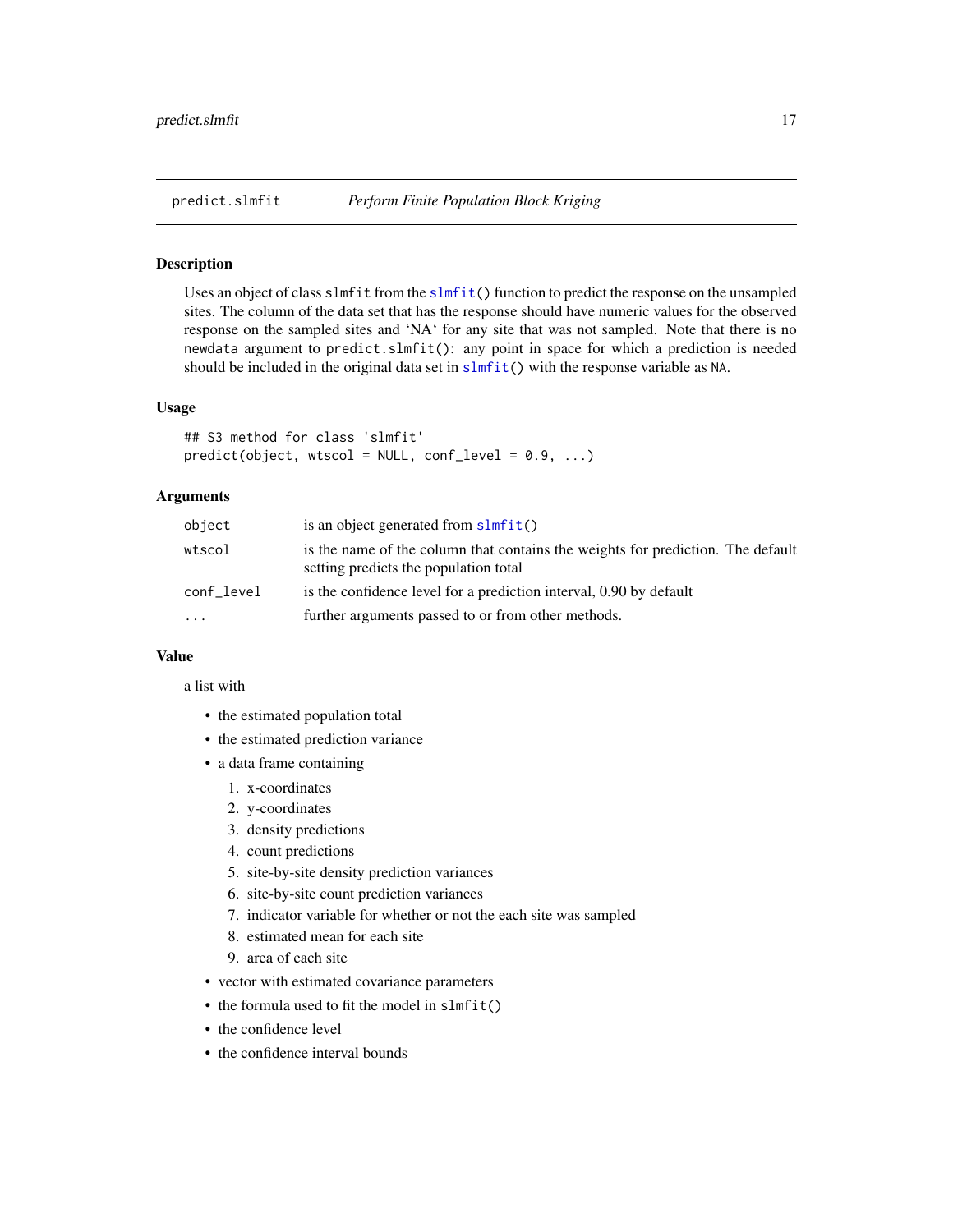#### Examples

```
data(exampledataset) ## load a toy data set
slmobj \le slmfit(formula = counts \sim pred1 + pred2, data = exampledataset,
xcoordcol = 'xcoords', ycoordcol = 'ycoords', areacol = 'areavar')
predict(slmobj)
```
<span id="page-17-1"></span>predict.stratafit *Perform Finite Population Block Kriging*

#### Description

Uses an object of class stratafit from the [stratafit\(](#page-25-1)) function to predict the response on the unsampled sites for separate strata. The column of the data set that has the response should have numeric values for the observed response on the sampled sites and 'NA' for any site that was not sampled. Note that there is no newdata argument to predict. stratafit(): any point in space for which a prediction is needed should be included in the original data set in [stratafit\(](#page-25-1)) with the response variable as NA.

#### Usage

```
## S3 method for class 'stratafit'
predict(object, wtscol = NULL, conf\_level = 0.9, ...)
```
#### Arguments

| object      | is an object generated from stratafit()                                                                                  |
|-------------|--------------------------------------------------------------------------------------------------------------------------|
| wtscol      | is the name of the column that contains the weights for prediction. The default<br>setting predicts the population total |
| conf_level. | by default, 0.90, this is the desired confidence level for a prediction interval                                         |
| $\cdots$    | further arguments passed to or from other methods.                                                                       |

#### Value

a list with

- the estimated population total
- the estimated prediction variance
- a data frame containing
	- 1. x-coordinates
	- 2. y-coordinates
	- 3. density predictions
	- 4. count predictions
	- 5. site-by-site density prediction variances
	- 6. site-by-site count prediction variances
	- 7. indicator variable for whether or not the each site was sampled

<span id="page-17-0"></span>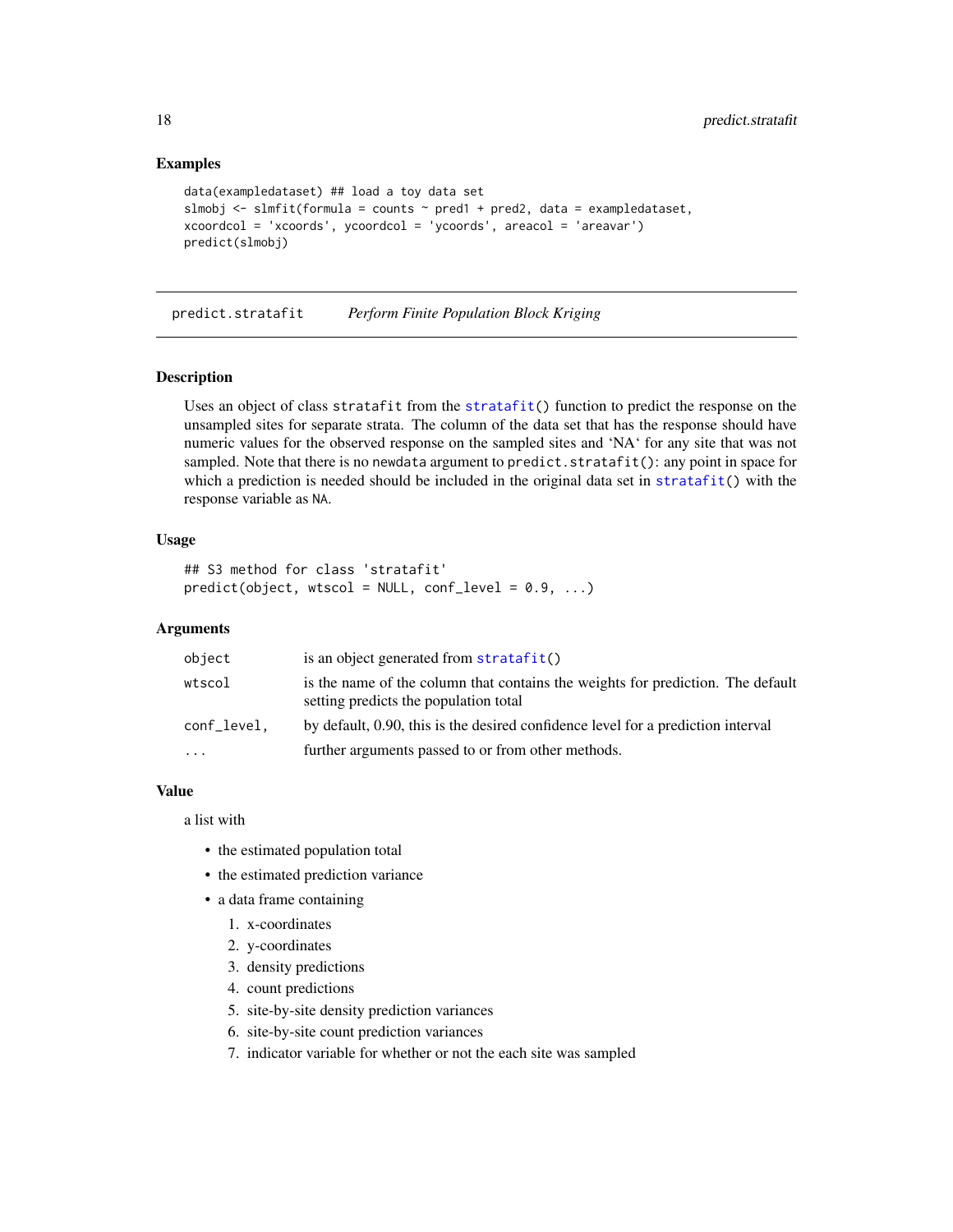- <span id="page-18-0"></span>8. estimated mean for each site
- 9. area of each site
- vector with estimated covariance parameters
- the formula used to fit the model in slmfit()

#### Examples

```
data(exampledataset) ## load a toy data set
exampledataset$strata <- c(rep("A", 19), rep("B", 21))
strataobj <- stratafit(formula = counts ~ pred1 + pred2,
data = exampledataset, stratacol = "strata",
xcoordcol = 'xcoords', ycoordcol = 'ycoords', areacol = 'areavar')
predict(strataobj)
```
print.predict.slmfit *Prints a short summary for the* [predict.slmfit\(](#page-16-1)) *function.*

#### Description

This function uses the object that is output from [predict.slmfit\(](#page-16-1)) of class predict.slmfit.

#### Usage

```
## S3 method for class 'predict.slmfit'
print(x, digits = max(3L, getOption("digits") - 3L), ...)
```
#### Arguments

|        | is a prediction object generated from predict. slmfit()     |
|--------|-------------------------------------------------------------|
| digits | is the number of digits to be displayed in the model output |
| .      | further arguments passed to or from other methods.          |

```
data(exampledataset) ## load a toy data set
slmobj <- slmfit(formula = counts ~ pred1 + pred2, data = exampledataset,
xcoordcol = 'xcoords', ycoordcol = 'ycoords', areacol = 'areavar')
print(predict(slmobj), digits = 4)
```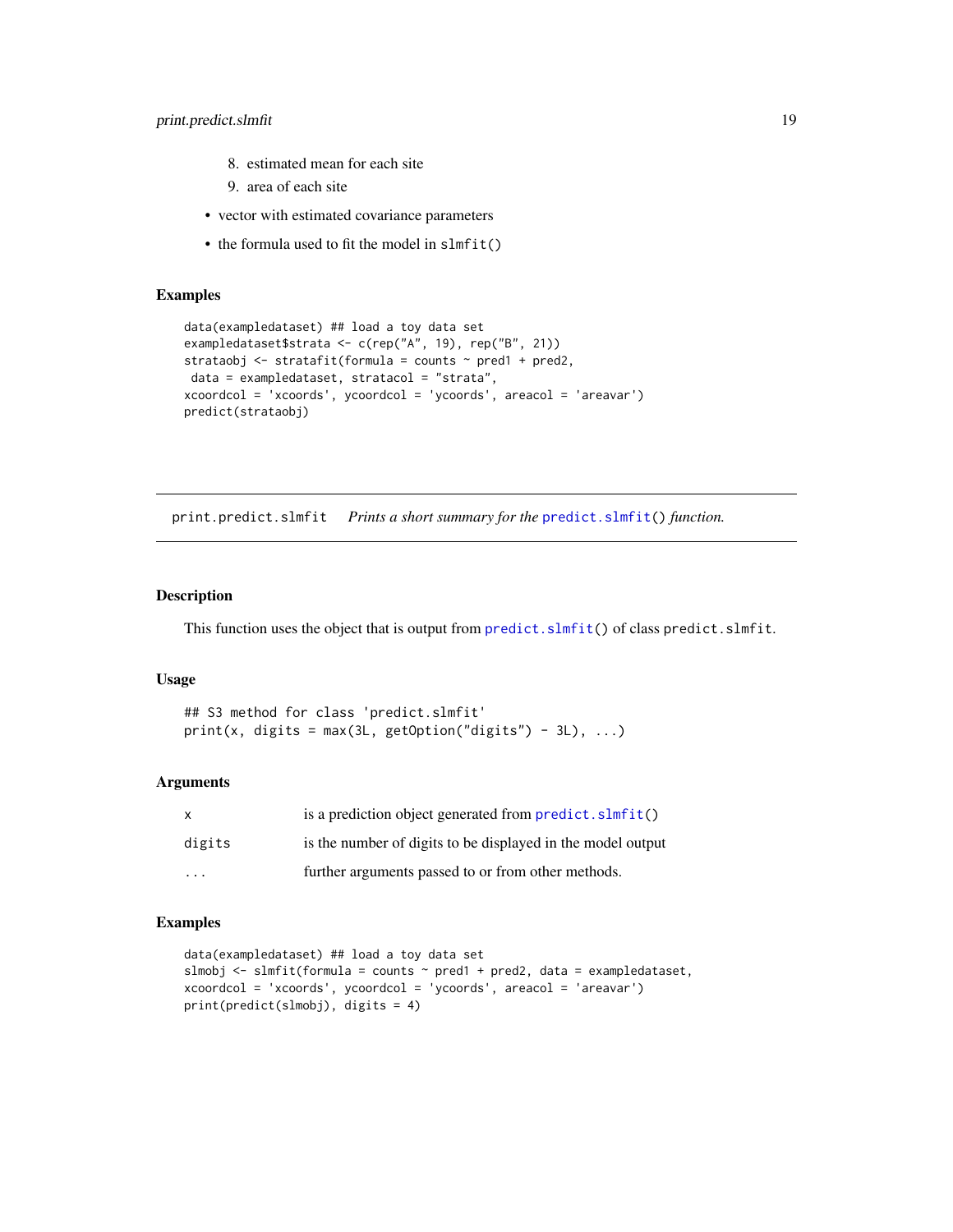```
print.predict.stratafit
```
*Prints a short summary for the* [predict.stratafit\(](#page-17-1)) *function.*

#### Description

This function uses the object that is output from [predict.stratafit\(](#page-17-1)) of class predict.stratafit..

#### Usage

```
## S3 method for class 'predict.stratafit'
print(x, digits = max(3L, getOption("digits") - 3L), ...)
```
#### Arguments

| $\mathsf{x}$            | is a prediction object generated from predict. stratafit()  |
|-------------------------|-------------------------------------------------------------|
| digits                  | is the number of digits to be displayed in the model output |
| $\cdot$ $\cdot$ $\cdot$ | further arguments passed to or from other methods.          |

#### Value

a list with

• a table of predictions, standard errors, and confidence intervals for each stratum and for the total.

#### Examples

```
data(exampledataset) ## load a toy data set
exampledataset$strata <- c(rep("A", 19), rep("B", 21))
strataobj <- stratafit(formula = counts ~ pred1 + pred2,
data = exampledataset, stratacol = "strata",
xcoordcol = 'xcoords', ycoordcol = 'ycoords', areacol = 'areavar')
predict(strataobj)
```
print.slmfit *Prints the fitted coefficient table of a fitted spatial linear model.*

#### **Description**

This function uses the object that is output from [slmfit\(](#page-23-1)) of class slmfit.

#### Usage

```
## S3 method for class 'slmfit'
print(x, \text{ digits} = max(3L, \text{ getOption("digits")} - 3L), ...)
```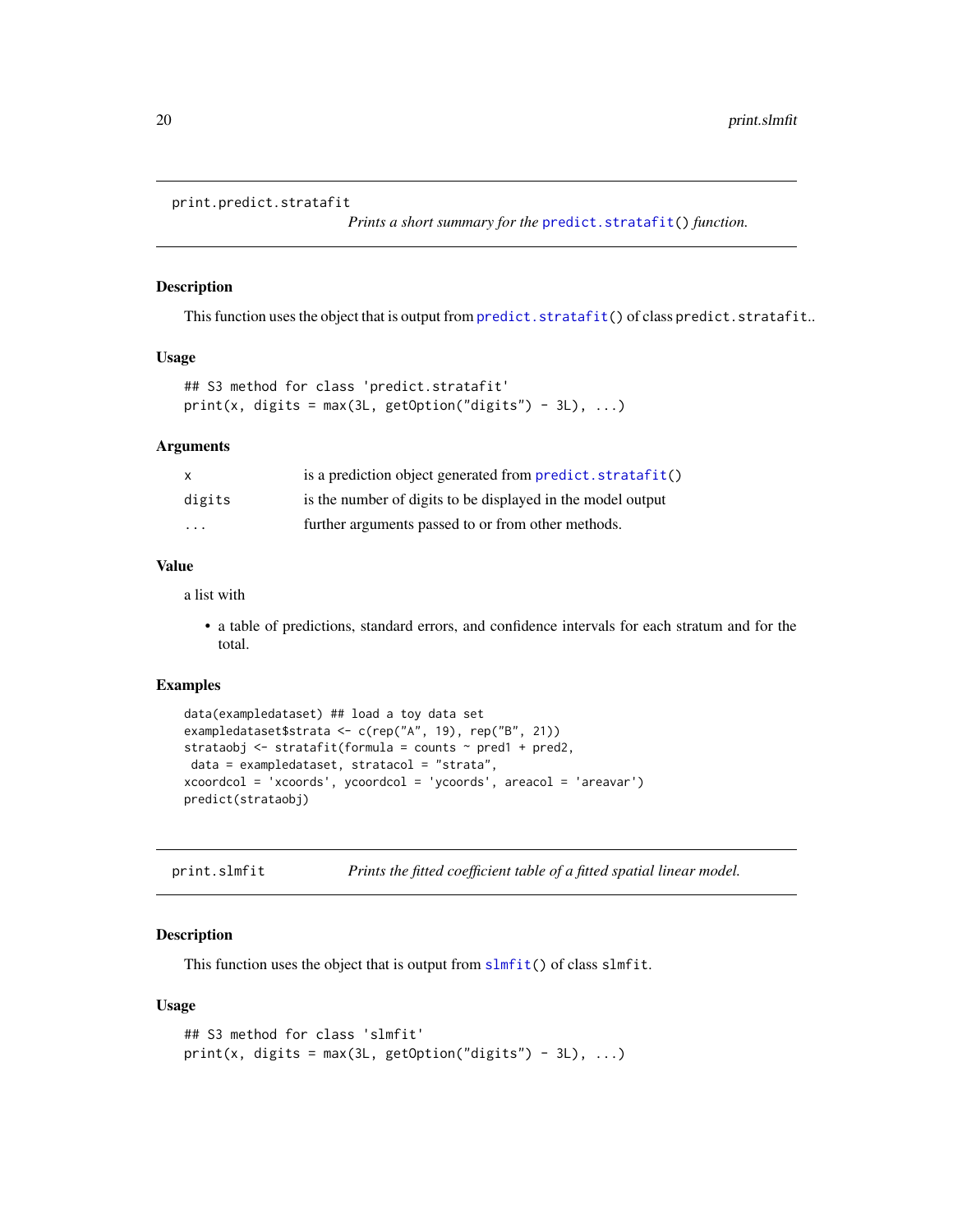#### <span id="page-20-0"></span>Arguments

| $\mathsf{x}$            | is an object generated from $slmfit()$                      |
|-------------------------|-------------------------------------------------------------|
| digits                  | is the number of digits to be displayed in the model output |
| $\cdot$ $\cdot$ $\cdot$ | further arguments passed to or from other methods.          |

#### Value

a list with

- model formula
- summary statistics for the residuals.
- a table of fixed effects estimates and associated standard errors.
- estimated spatial covariance parameter estimates.
- generalized r-squared value.

#### Examples

```
data(exampledataset) ## load a toy data set
slmobj <- slmfit(formula = counts ~ pred1 + pred2, data = exampledataset,
xcoordcol = 'xcoords', ycoordcol = 'ycoords', areacol = 'areavar')
print(slmobj)
```
print.summary.slmfit *Prints the summary of a fitted spatial linear model.*

#### Description

This function uses the object that is output from [summary.slmfit\(](#page-27-1)).

#### Usage

```
## S3 method for class 'summary.slmfit'
print(
  x,
  digits = max(3L, getOption("digits") - 3L),
  signif.stars = getOption("show.signif.stars"),
  ...
\mathcal{L}
```
#### Arguments

| $\mathsf{x}$ | is an summary object generated from summary. slmfit()       |
|--------------|-------------------------------------------------------------|
| digits       | is the number of digits to be displayed in the model output |
| signif.stars | is an option to show which predictors are significant.      |
|              | further arguments passed to or from other methods.          |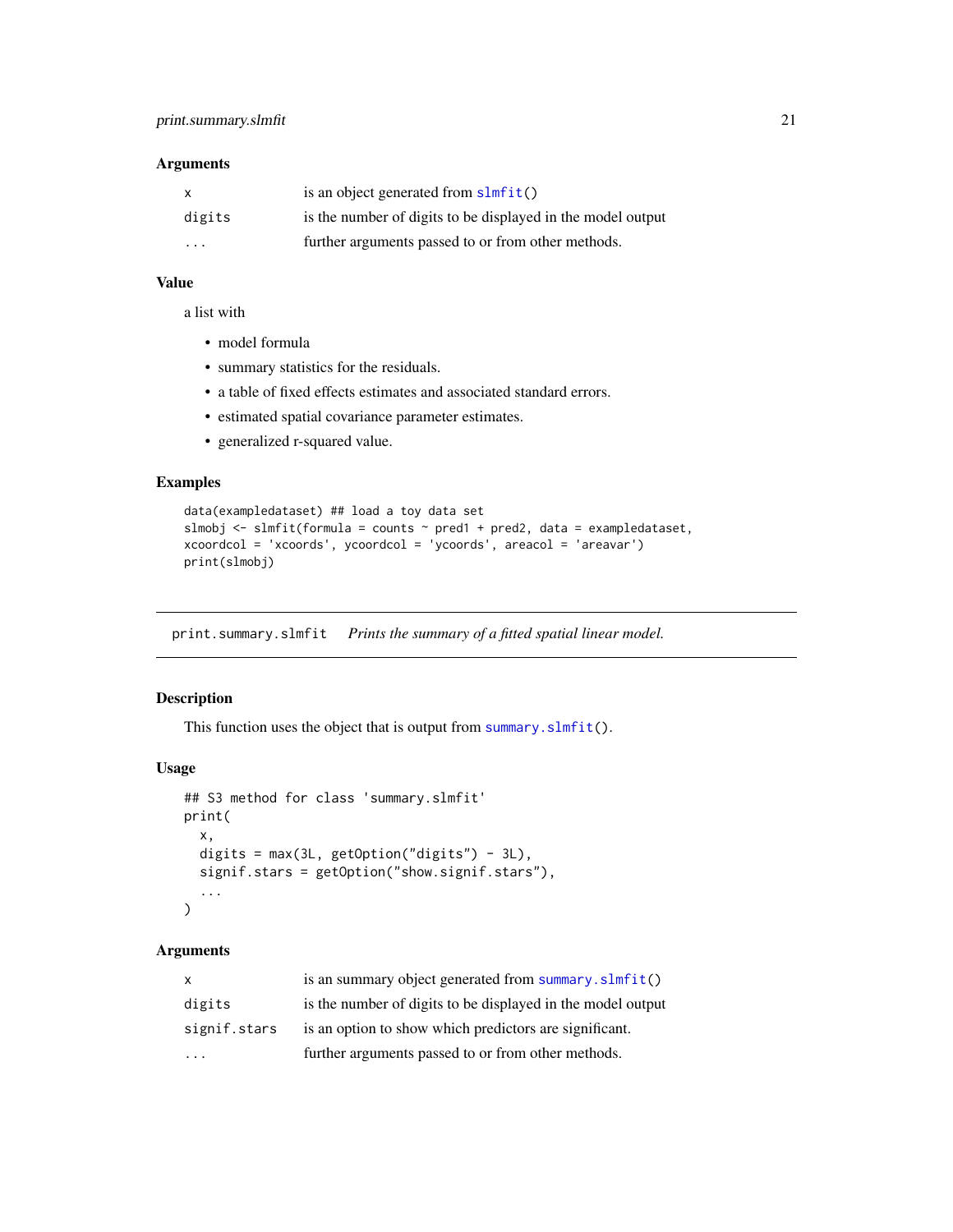<span id="page-21-0"></span>a list with

- model formula
- summary statistics for the residuals.
- a table of fixed effects estimates and associated standard errors.
- estimated spatial covariance parameter estimates.
- generalized r-squared value.

#### Examples

```
data(exampledataset) ## load a toy data set
slmobj \le slmfit(formula = counts \sim pred1 + pred2, data = exampledataset,
xcoordcol = 'xcoords', ycoordcol = 'ycoords', areacol = 'areavar')
print(summary(slmobj))
```
residuals.slmfit *Extract Model Residuals from an* slmfit *object.*

#### Description

Extract Model Residuals from an slmfit object.

#### Usage

```
## S3 method for class 'slmfit'
residuals(object, type = "raw", cross.validation = FALSE, ...)
```
#### Arguments

| object           | a slmf it object generated from the $slmfit()$ function.                                                                                                  |
|------------------|-----------------------------------------------------------------------------------------------------------------------------------------------------------|
| type             | residual type: "raw" (the default) or "normalized"                                                                                                        |
| cross.validation |                                                                                                                                                           |
|                  | a logical (TRUE or FALSE) that indicates whether the residuals computed should<br>be found using leave one out cross-validation. Set to FALSE by default. |
| $\ddotsc$        | further arguments passed to or from other methods.                                                                                                        |

#### Value

a vector of residuals, consisting of each observed response/density minus the estimated mean, or, in the case of cross-validation, the observed response/density minus the leave-one-out-cross-validation prediction.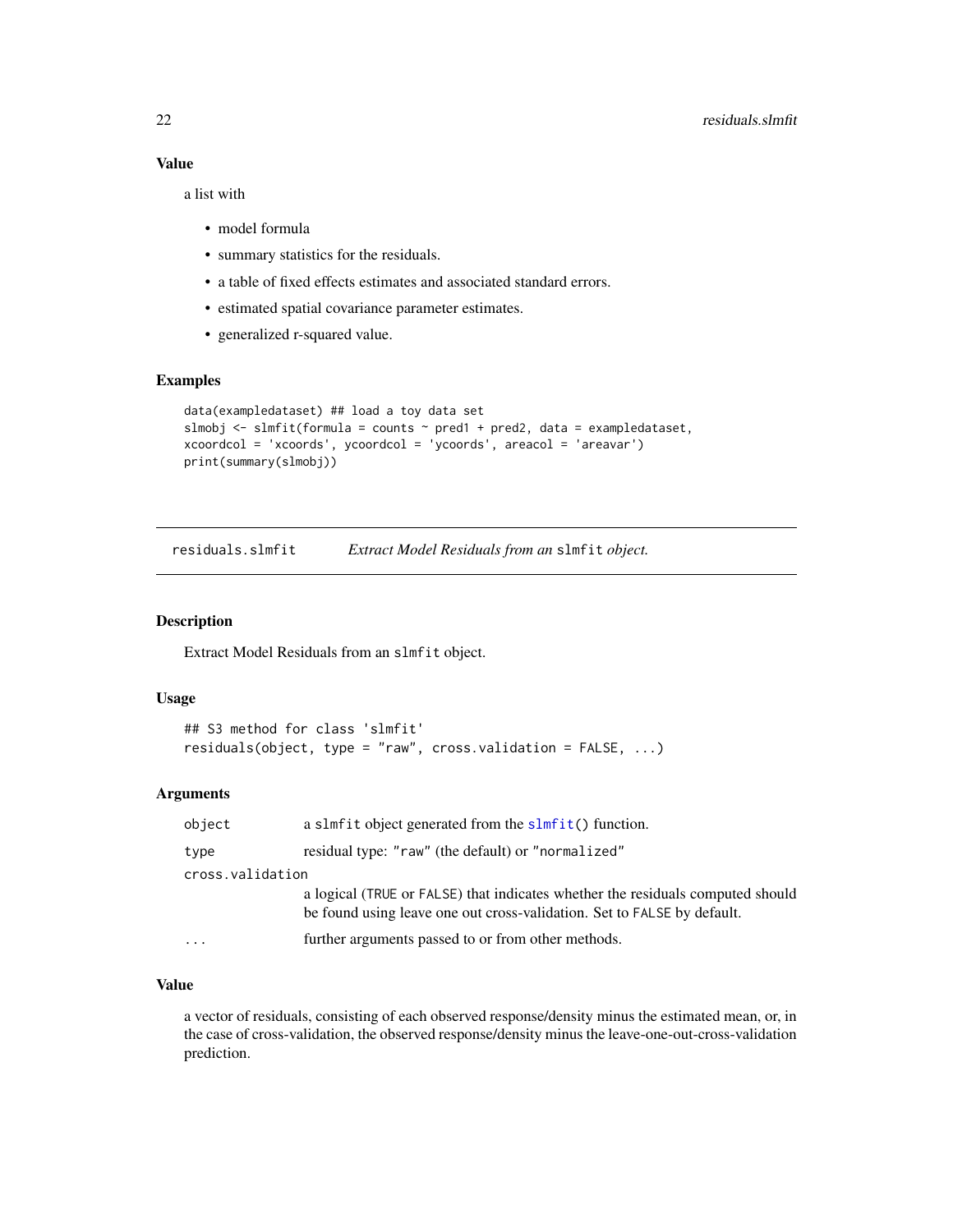#### <span id="page-22-0"></span>simdata 23

#### Examples

```
data(exampledataset) ## load a toy data set
slmobj \le slmfit(formula = counts \sim pred1 + pred2, data = exampledataset,
xcoordcol = 'xcoords', ycoordcol = 'ycoords', areacol = 'areavar')
residuals(slmobj)
residuals(slmobj, cross.validation = TRUE)
```
simdata *Simulated Spatially Autocorrelated Data.*

#### Description

A simulated data set that can be used with the sptotal package.

#### Usage

simdata

#### Format

A data frame object including:

x The x-coordinate for each site

y The y-coordinate for each site

X1 Simulated independent variable to be used as a predictor

X2 Simulated independent variable to be used as a predictor

X3 Simulated independent variable to be used as a predictor

X4 Simulated independent variable to be used as a predictor

X5 Simulated independent variable to be used as a predictor

X6 Simulated spatially correlated random variable to be used as a predictor

X7 Simulated spatially correlated random variable to be used as a predictor

F1 Simulated factor variable to be used as a predictor

F2 Simulated factor variable to be used as a predictor

Z The simulated response variable.

wts1 Prediction weights if estimating an overall mean

wts2 Prediction weights for estimating a total over a subset of 25 contiguous plots

```
data(simdata)
names(simdata)
summary(simdata)
```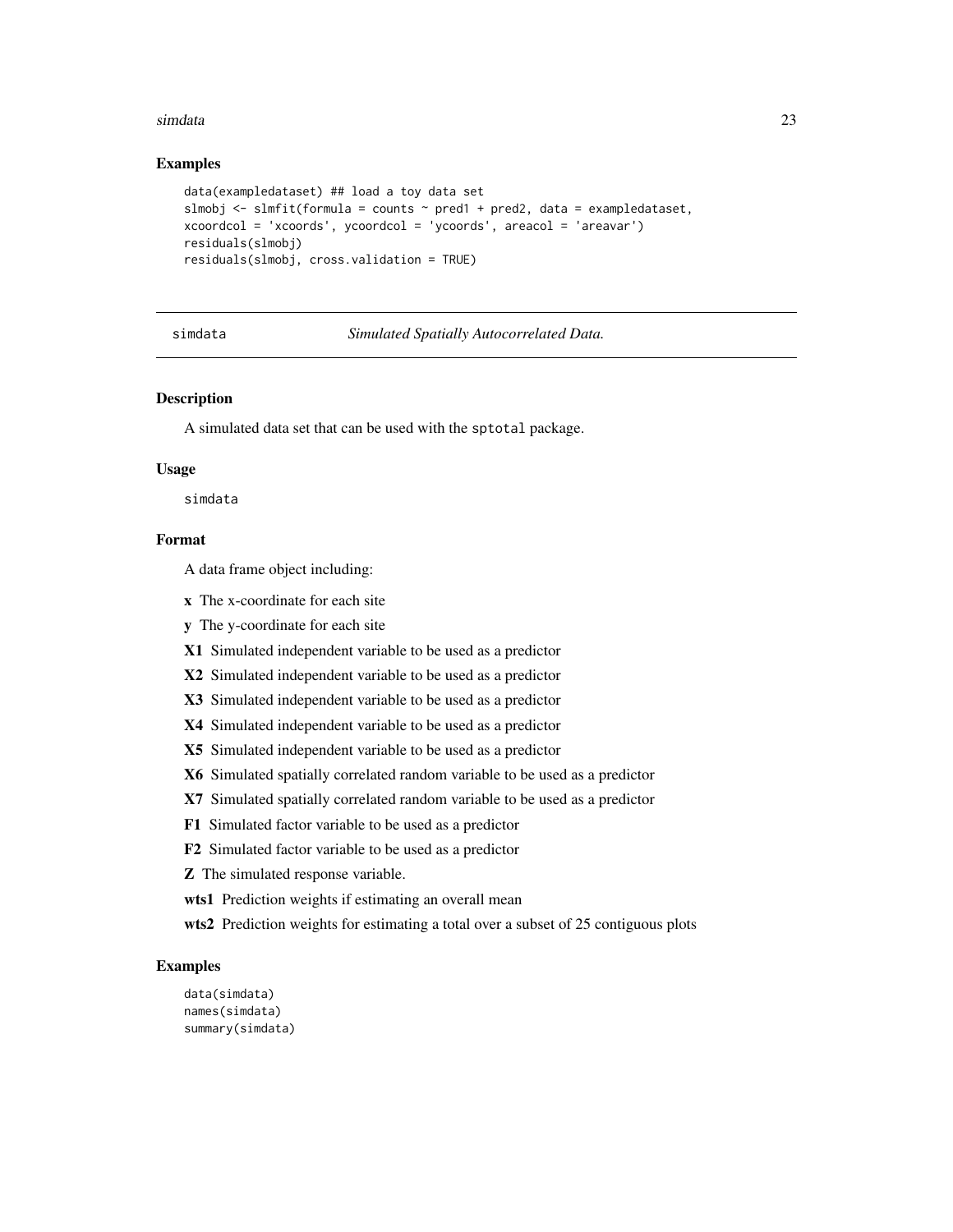<span id="page-23-1"></span><span id="page-23-0"></span>Estimates regression coefficients and spatial autocorrelation parameters, given spatial coordinates and a model formula.

#### Usage

```
slmfit(
  formula,
 data,
 xcoordcol,
 ycoordcol,
  areacol = NULL,
  stratacol = NULL,
 CorModel = "Exponential",
 estmethod = "REML",
  covestimates = c(NA, NA, NA)\mathcal{L}
```
### Arguments

| formula      | is an R linear model formula specifying the response variable as well as covari-<br>ates for predicting the response on the unsampled sites.                                                                                                                                                                 |
|--------------|--------------------------------------------------------------------------------------------------------------------------------------------------------------------------------------------------------------------------------------------------------------------------------------------------------------|
| data         | is a data frame or tibble with the response column, the covariates to be used for<br>the block kriging, and the spatial coordinates for all of the sites. Alternatively,<br>data can be an sp Spatial Points Data Frame or sf object with POINT geometry.                                                    |
| xcoordcol    | is the name of the column in the data frame with x coordinates or longitudinal<br>coordinates                                                                                                                                                                                                                |
| ycoordcol    | is the name of the column in the data frame with y coordinates or latitudinal<br>coordinates                                                                                                                                                                                                                 |
| areacol      | is the name of the column with the areas of the sites. By default, we assume that<br>all sites have equal area, in which case a vector of 1's is used as the areas.                                                                                                                                          |
| stratacol    | is the name of the the column with the stratification variable, if strata are to be<br>fit separately, with different covariance parameter estimates.                                                                                                                                                        |
| CorModel     | is the covariance structure. By default, Cormodel is Exponential but other op-<br>tions include the Spherical and Gaussian.                                                                                                                                                                                  |
| estmethod    | is either the default "REML" for restricted maximum likelihood to estimate the<br>covariance parameters and regression coefficients or "ML" to estimate the co-<br>variance parameters and regression coefficients. This argument can also be set<br>to "None", in which case covestimates must be provided. |
| covestimates | is an optional vector of covariance parameter estimates (nugget, partial sill,<br>range). If these are given and estmethod = "None", the the provided vector<br>are treated as the estimators to create the covariance structure.                                                                            |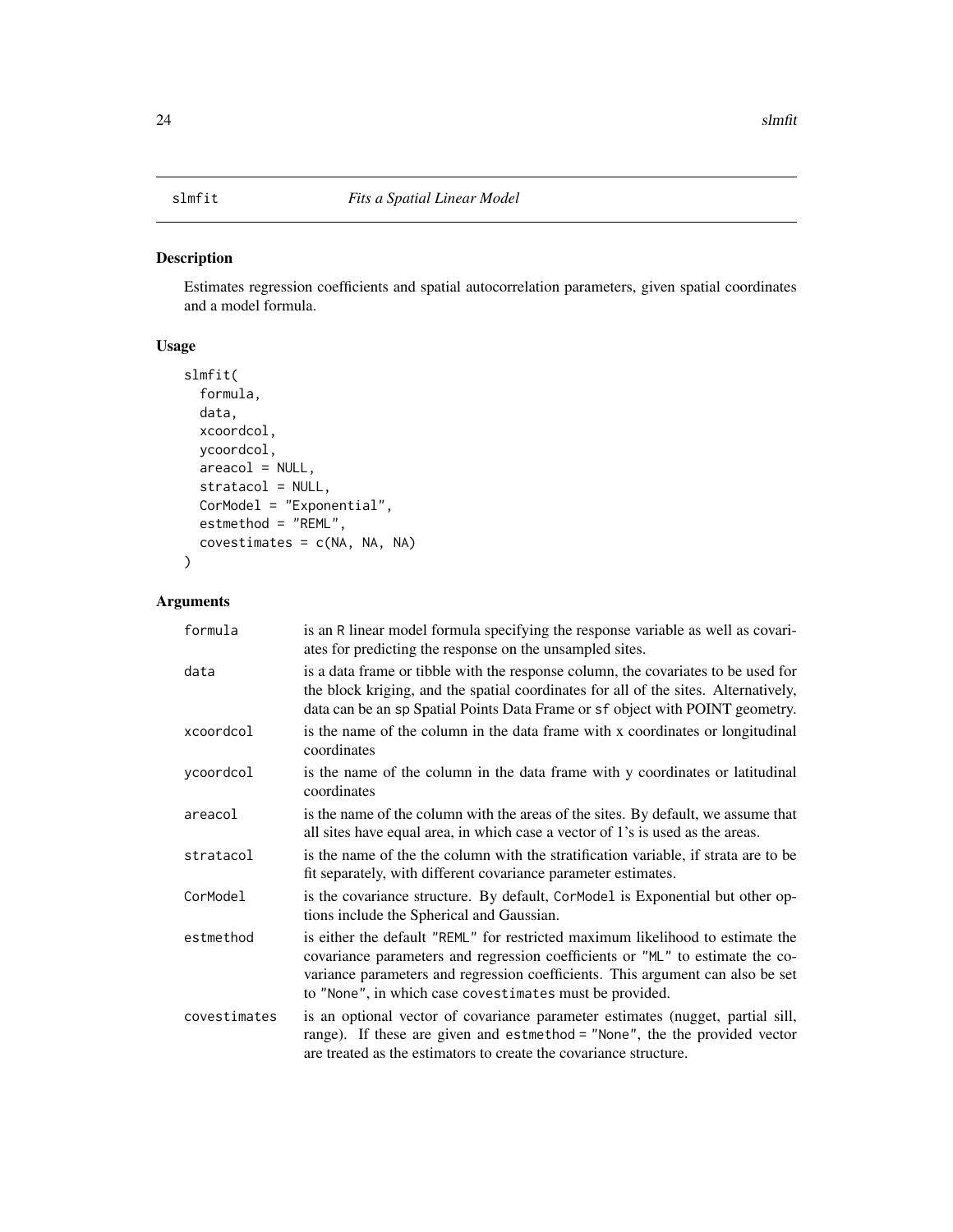#### slmfit 25

#### Value

a list of class slmfit with

- the spatial covariance estimates
- the regression coefficient estimates
- the covariance matrix of the fixed effects
- minus two times the log-likelihood of the model
- the names of the predictors
- the sample size
- the name of the covariance model used
- a vector of residuals
- the design matrix
- a vector of the sampled densities
- a list containing
	- 1. formula, the model formula
	- 2. data, the data set input as the data argument
	- 3. xcoordcol, the name of the x-coordinate column
	- 4. ycoordcol, the name of the y-coordinate column
	- 5. estmethod, either REML or ML
	- 6. CorModel, the correlation model used
	- 7. estimated covariance matrix of all sites
	- 8. Inverted covariance matrix on the sampled sites
	- 9. the vector of areas.

```
data(exampledataset) ## load a toy data set
slmobj \le slmfit(formula = counts \sim pred1 + pred2, data = exampledataset,
xcoordcol = 'xcoords', ycoordcol = 'ycoords', areacol = 'areavar')
summary(slmobj)
data(exampledataset) ## load a toy data set
```

```
exampledataset$strata <- c(rep("A", 19), rep("B", 21))
strataobj \le slmfit(formula = counts \sim pred1 + pred2, data = exampledataset, stratacol = "strata",
xcoordcol = 'xcoords', ycoordcol = 'ycoords', areacol = 'areavar')
summary(strataobj)
```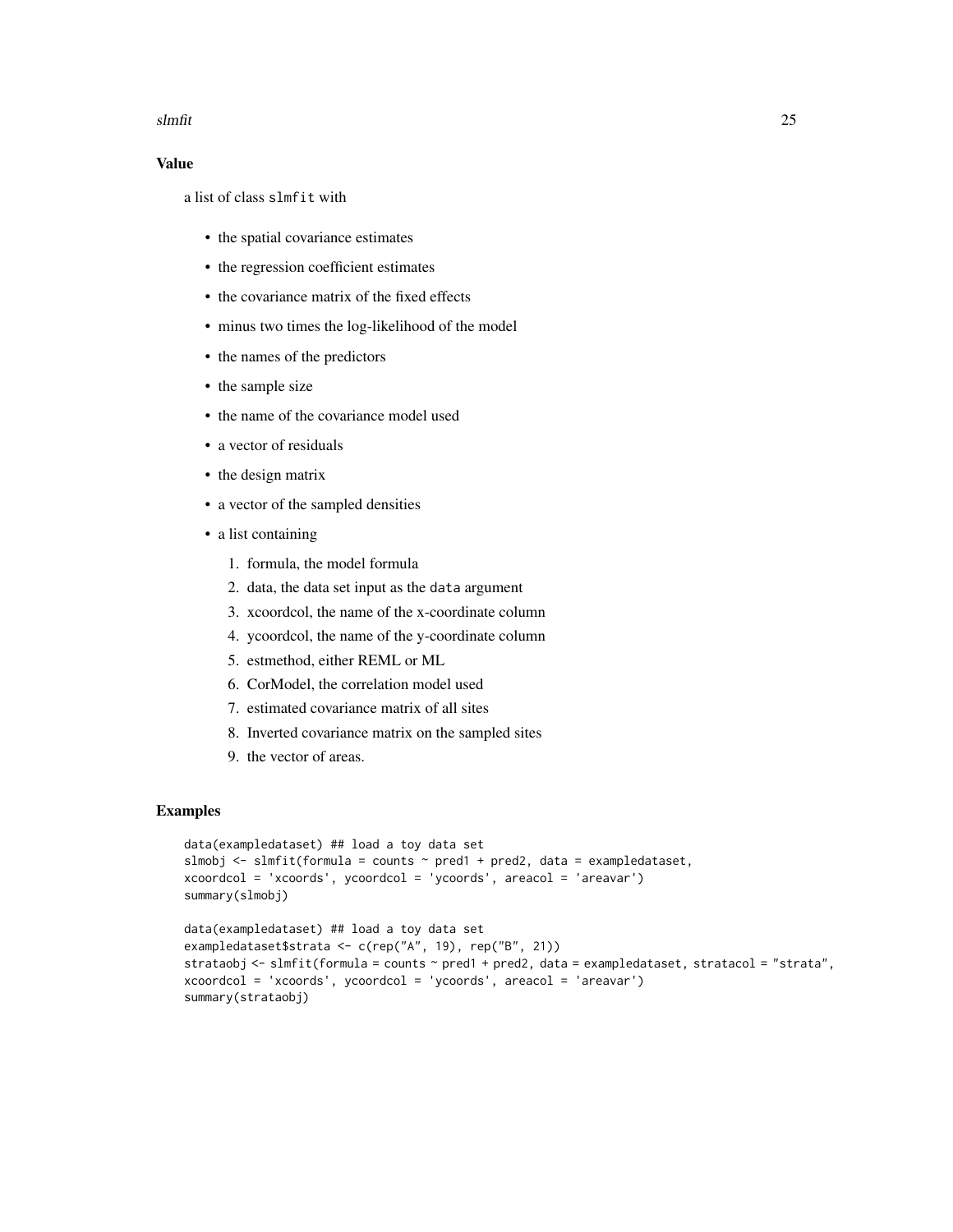<span id="page-25-0"></span> $26$  stratafit

sptotal *sptotal: A package used for performing Finite Population Block Kriging (FPBK) on polygonal count data.*

#### **Description**

The package provides an option to perform FPBK on counts assuming perfect detection of counts on the sites that were in the survey sample. The functions in the package use methods in (Ver Hoef, 2008, <doi:10.1007/s10651-007-0035-y>)

#### Details

sptotal Main Functions:

[slmfit](#page-23-1) fits a spatial linear model to the response on the observed/sampled sites. The function [check.variogram](#page-3-1) can be used to construct an empirical variogram of the residuals of the spatial linear model.

[predict.slmfit](#page-16-1) uses the spatial linear model fit from [slmfit](#page-23-1) and finite population block kriging to predict the response at unobserved locations. A prediction for the total response as well as a prediction variance are given by default.

[get.predinfo](#page-7-1) and [get.predplot](#page-8-1) take the resulting object from [predict.slmfit](#page-16-1) to construct (1) summary information, including the prediction, prediction variance, and a prediction interval as well as (2) a plot of the site-wise predictions.

Most of the remaining functions in the package are either helper functions or extra optional functions to extract various specific things from an [slmfit](#page-23-1) object, such as residuals, AIC, log-likelihood, etc.

See the Vignette for more details: browseVignettes("sptotal") Reference for Mathematical Details:

Ver Hoef, Jay M. "Spatial methods for plot-based sampling of wildlife populations." A *Environmental and Ecological Statistics* 15, no. 1 (2008): 3-13.

<span id="page-25-1"></span>stratafit *Fits a Separate Spatial Linear Model for Each Stratum*

#### Description

Estimates regression coefficients and spatial autocorrelation parameters, given spatial coordinates, a model formula, and a stratification variable. Arguments are the same here as they are for  $slmfit($ ), with an extra argument for stratacol, the name of the stratification column. Note that stratum can either by incorporated as a covariate in [slmfit\(](#page-23-1)), in which case the errors have the same spatial covariance, or, models with differing spatial covariances for the errors can be fit to each level of stratum, as is done here in stratafit().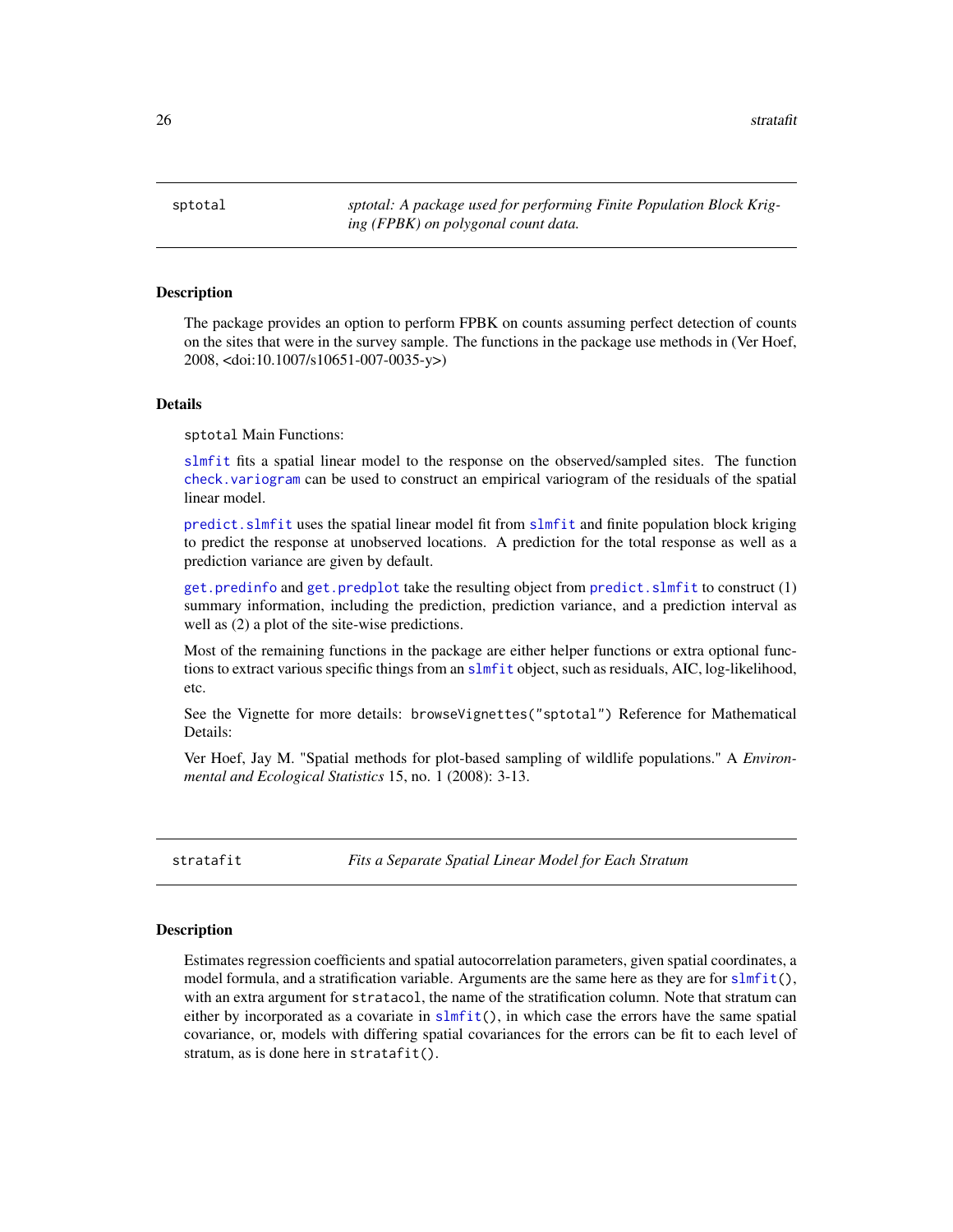#### stratafit 27

### Usage

```
stratafit(
  formula,
  data,
  xcoordcol,
  ycoordcol,
  stratacol = NULL,
  areacol = NULL,
  CorModel = "Exponential",
  estmethod = "REML"
\mathcal{L}
```
#### Arguments

| formula   | is an R linear model formula specifying the response variable as well as covari-<br>ates for predicting the response on the unsampled sites.                                                                        |
|-----------|---------------------------------------------------------------------------------------------------------------------------------------------------------------------------------------------------------------------|
| data      | is the data set with the response column, the covariates to be used for the block<br>kriging, and the spatial coordinates for all of the sites.                                                                     |
| xcoordcol | is the name of the column in the data frame with x coordinates or longitudinal<br>coordinates                                                                                                                       |
| ycoordcol | is the name of the column in the data frame with y coordinates or latitudinal<br>coordinates                                                                                                                        |
| stratacol | is the name of the stratification column                                                                                                                                                                            |
| areacol   | is the name of the column with the areas of the sites. By default, we assume that<br>all sites have equal area, in which case a vector of 1's is used as the areas.                                                 |
| CorModel  | is the covariance structure. By default, Cormodel is Exponential but other op-<br>tions include the Spherical and Gaussian.                                                                                         |
| estmethod | is either the default "REML" for restricted maximum likelihood to estimate the<br>covariance parameters and regression coefficients or "ML" to estimate the co-<br>variance parameters and regression coefficients. |

#### Value

a list of class slmfit with

- the spatial covariance estimates
- the regression coefficient estimates
- the covariance matrix of the fixed effects
- minus two times the log-likelihood of the model
- the names of the predictors
- the sample size
- the name of the covariance model used
- a vector of residuals
- the design matrix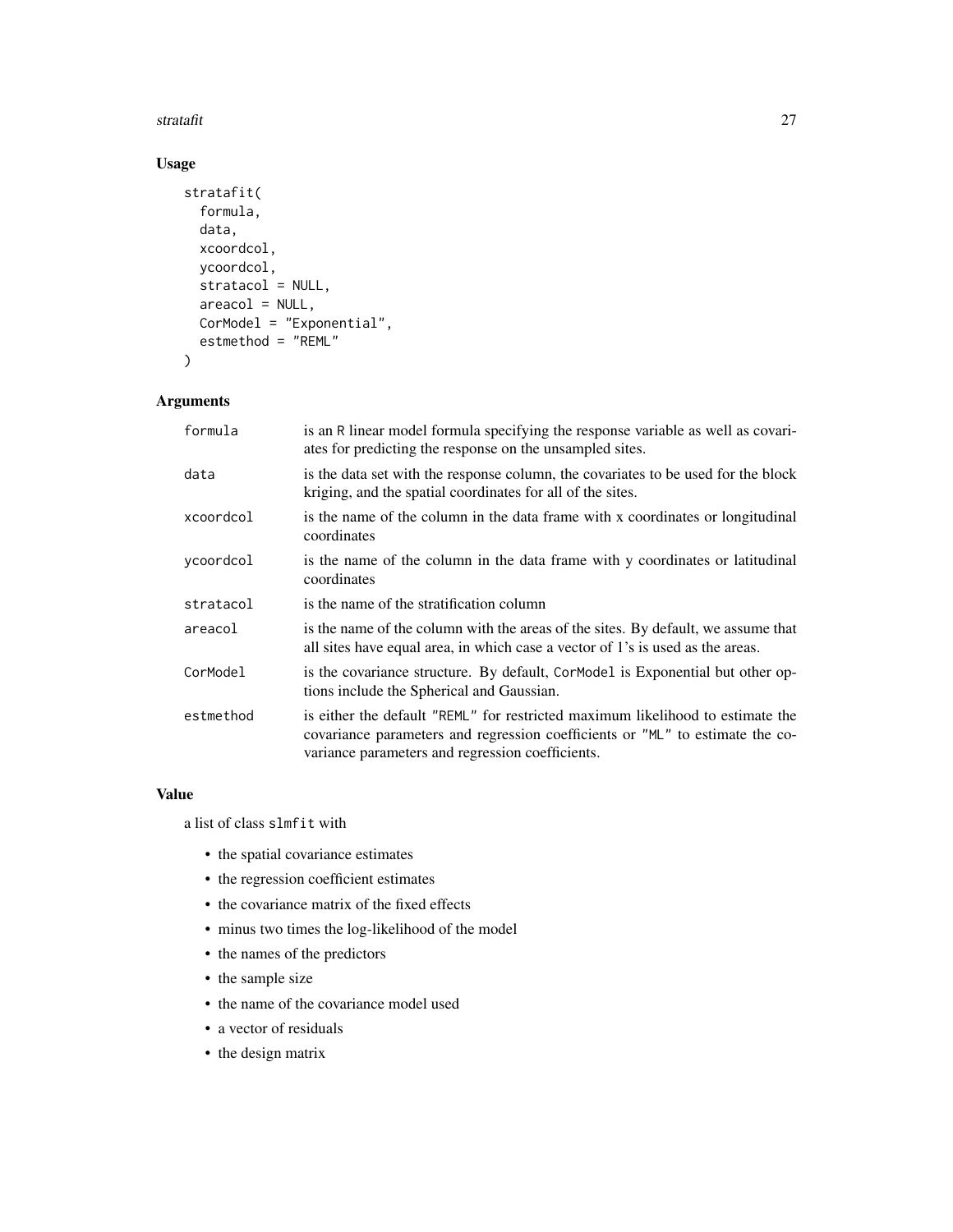- <span id="page-27-0"></span>• a vector of the sampled densities
- a list containing
	- 1. formula, the model formula
	- 2. data, the data set input as the data argument
	- 3. xcoordcol, the name of the x-coordinate column
	- 4. ycoordcol, the name of the y-coordinate column
	- 5. estmethod, either REML or ML
	- 6. CorModel, the correlation model used
	- 7. estimated covariance matrix of all sites
	- 8. Inverted covariance matrix on the sampled sites
	- 9. the vector of areas.

#### Examples

```
data(exampledataset) ## load a toy data set
exampledataset$strata <- c(rep("A", 19), rep("B", 21))
strataobj \le stratafit(formula = counts \sim pred1 + pred2,
data = exampledataset, stratacol = "strata",
xcoordcol = 'xcoords', ycoordcol = 'ycoords', areacol = 'areavar')
summary(strataobj)
```
<span id="page-27-1"></span>summary.slmfit *Summarizes a fitted spatial linear model.*

#### Description

In conjunction with print. summary. slmfit(), the output looks similar to output from R's standard lm() function.

#### Usage

```
## S3 method for class 'slmfit'
summary(object, ...)
```
#### Arguments

| object  | is an object generated from slmfit() of class slmfit. |
|---------|-------------------------------------------------------|
| $\cdot$ | further arguments passed to or from other methods.    |

#### Value

a list with

- model formula
- a table of fixed effects estimates and associated standard errors
- estimated spatial covariance parameter estimates
- residuals
- generalized r-squared.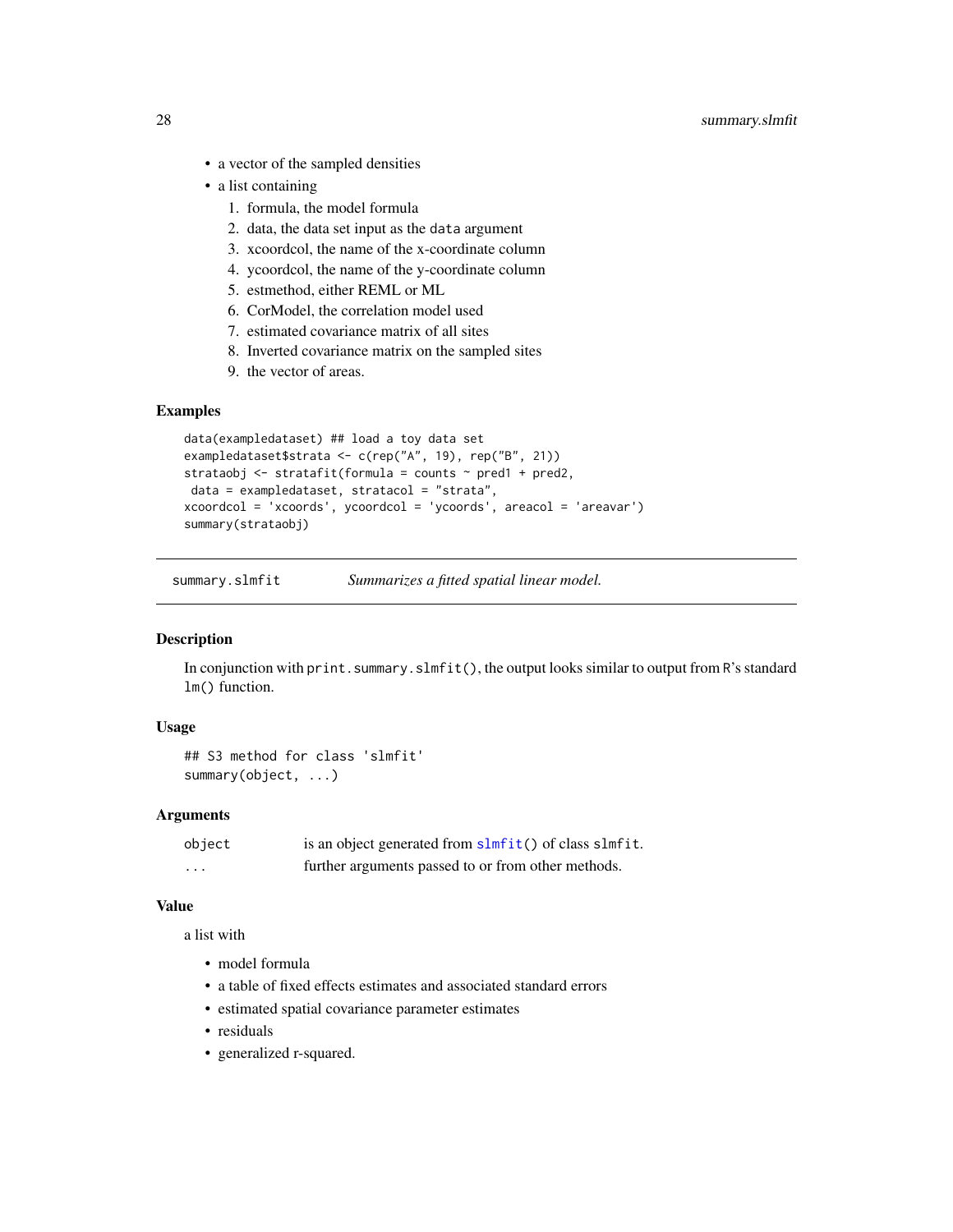#### <span id="page-28-0"></span>summary.stratafit 29

#### Examples

```
data(exampledataset) ## load a toy data set
slmobj \leq slmfit(formula = counts \sim pred1 + pred2, data = exampledataset,
xcoordcol = 'xcoords', ycoordcol = 'ycoords', areacol = 'areavar')
summary(slmobj)
```
summary.stratafit *Summarizes a fitted spatial linear model with a stratification variable..*

#### Description

If a model is fitted with [stratafit\(](#page-25-1)), then this summary function produces summary output for each level of the stratification variable in the same style as the summary. slmfit() function.

#### Usage

```
## S3 method for class 'stratafit'
summary(object, ...)
```
#### Arguments

| object   | is an object generated from slmfit() of class slmfit. |
|----------|-------------------------------------------------------|
| $\cdots$ | further arguments passed to or from other methods.    |

#### Value

a list with

- model formula
- a table of fixed effects estimates and associated standard errors
- estimated spatial covariance parameter estimates
- residuals
- generalized r-squared.

```
data(exampledataset) ## load a toy data set
exampledataset$strata <- c(rep("A", 25), rep("B", 15))
strataobj <- stratafit(formula = counts \sim pred1 + pred2,
data = exampledataset, stratacol = "strata",
xcoordcol = 'xcoords', ycoordcol = 'ycoords', areacol = 'areavar')
summary(strataobj)
```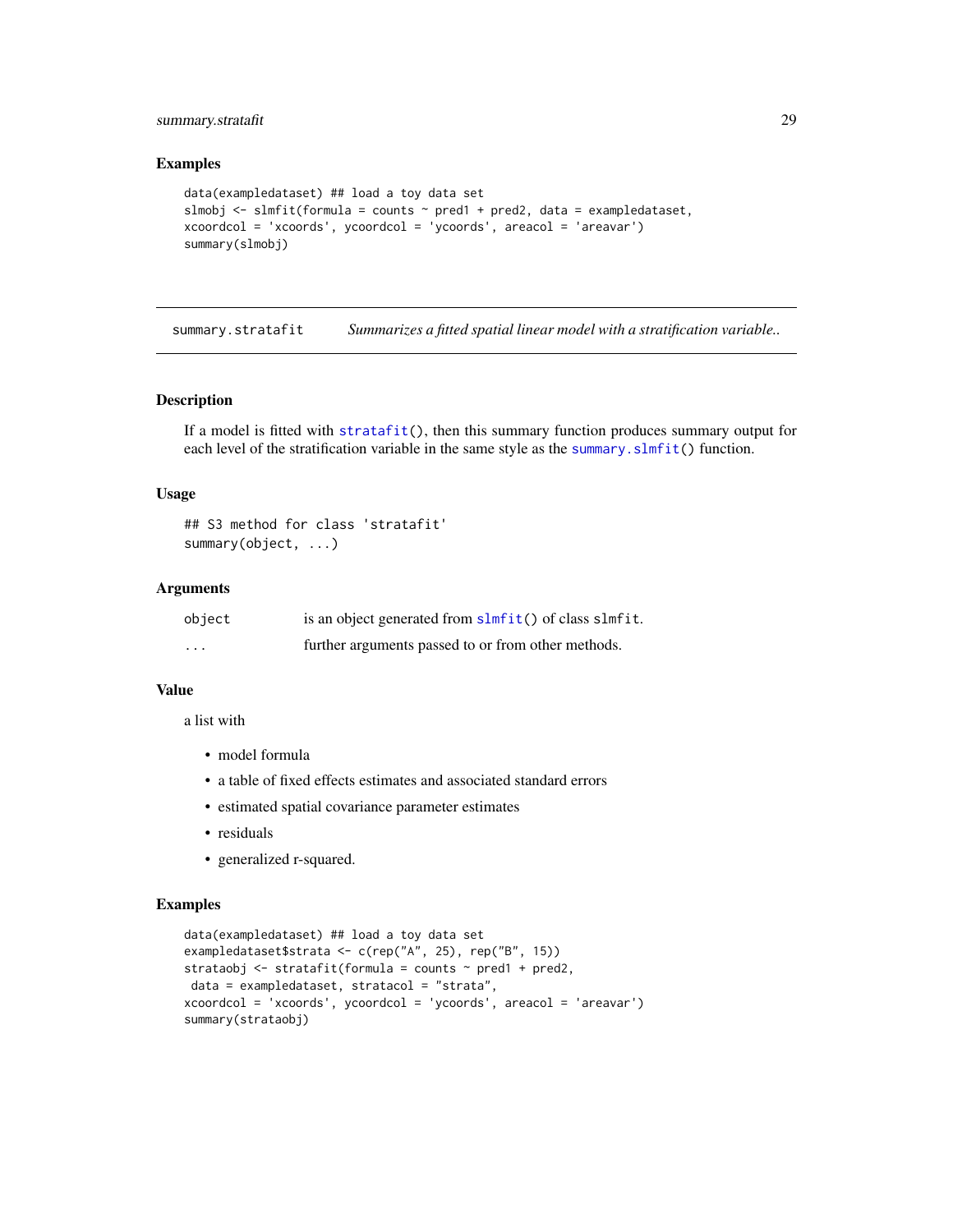<span id="page-29-0"></span>Compute the empirical semivariogram for a data set with specified x and y spatial coordinates and residuals.

#### Usage

```
sv(data, xcoordcol, ycoordcol, residcol, bins = 15, cutoff = NULL, ...)
```
#### Arguments

| data      | A data frame or tibble that contains variables for the x coordinates, y coordi-<br>nates, and residuals.                    |
|-----------|-----------------------------------------------------------------------------------------------------------------------------|
| xcoordcol | is the name of the column in the data frame with x coordinates or longitudinal<br>coordinates                               |
| ycoordcol | is the name of the column in the data frame with y coordinates or latitudinal<br>coordinates                                |
| residcol  | is the name of the column in the data frame with residuals.                                                                 |
| bins      | Number of equally spaced semivariogram bins. The default is 15.                                                             |
| cutoff    | The maximum spatial distance to be considered. The default is half of the max-<br>imum observed distance in the data frame. |
| .         | Additional arguments to be used by stats: : dist() for spatial distance calcu-<br>lations.                                  |

#### Value

A data frame with the average distance in each bin (dist), the semivariance (gamma), and the number of unique pairs in each bin (np)

```
data(exampledataset) ## load a toy data set
slmobj \le slmfit(formula = counts \sim pred1 + pred2, data = exampledataset,
xcoordcol = 'xcoords', ycoordcol = 'ycoords', areacol = 'areavar')
sampleddataset <- na.omit(exampledataset)
svexample <- data.frame(
 xcoords = sampleddataset$xcoords,
 ycoords = sampleddataset$ycoords,
 resids = residuals(slmobj)
\mathcal{L}svdata <- sv(svexample, "xcoords", "ycoords", "resids")
```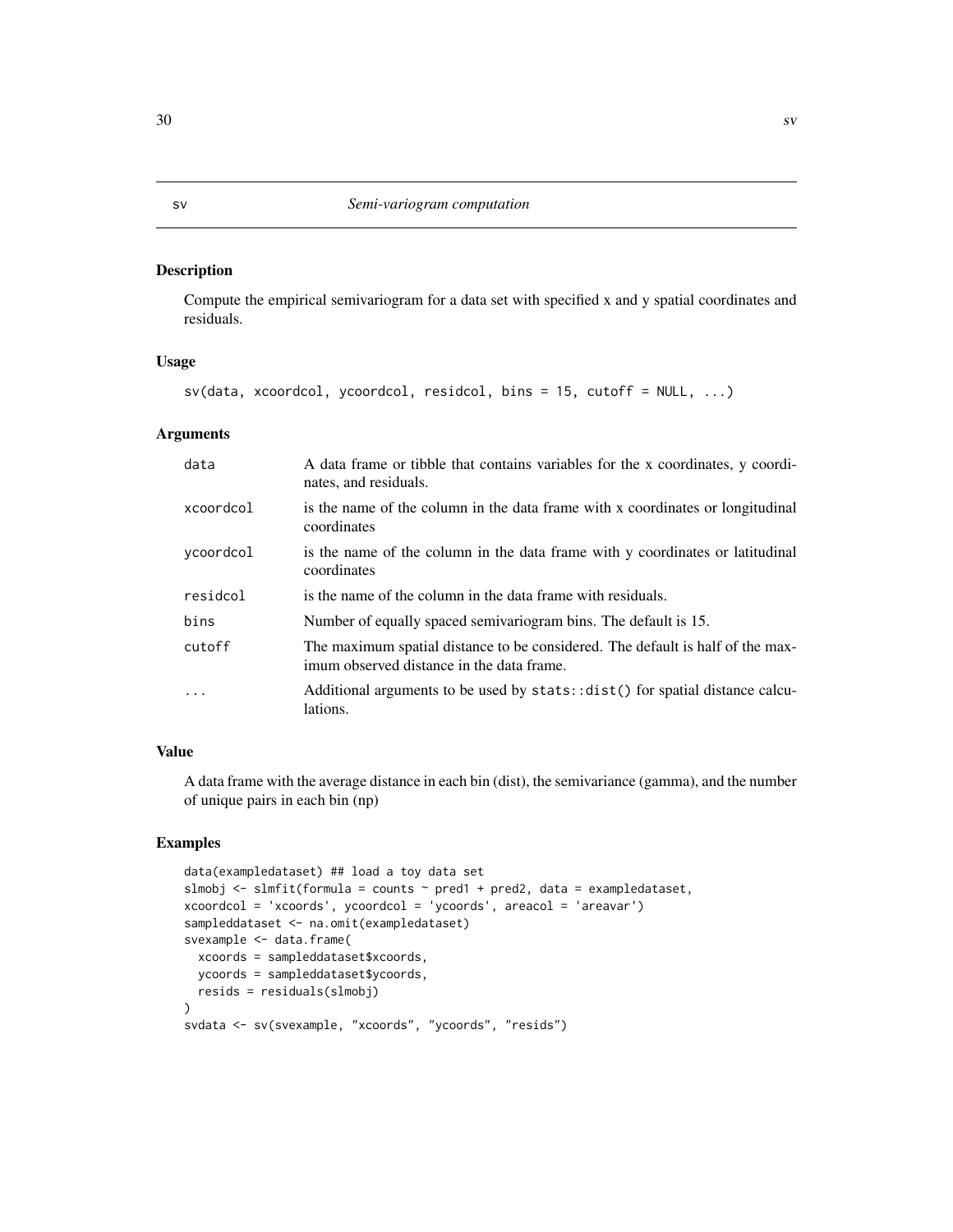<span id="page-30-0"></span>

These data contain dissolved organic carbon (DOC) in National Lakes Data from the U.S. Environmental Protection Agency

#### Usage

USlakes

#### Format

A data frame with 1206 rows and 9 variables:

XCOORD x-coordinate from US Contiguous Albers Equal Area Conic projection

YCOORD y-coordinate from US Contiguous Albers Equal Area Conic projection

DOC\_RESULT Analyte value, in mg/L, for Dissolved Organic Carbon

- ELEVATION Elevation at lake coordinates (LAT\_DD\_N83, LON\_DD\_N83) from NHD Digital Elevation Map layer
- FCIBIG\_LIT Fish cover: index of fish cover due to large structures in the littoral zone
- RVFCGNDBARE\_RIP riparian zone and vegetation: fraction of ground lacking cover in the riparian zone
- RVFCGNDWOODY\_RIP riparian zone and vegetation: fraction of ground cover by woody vegetation in the riparian zone
- RVFPUNDWOODY\_RIP riparian zone and vegetation: fraction of understory with nonwoody cover present in the riparian zone
- UID A unique lake identifier in the EPA lake survey databases

#### Source

[National Aquatic Resource Surveys](https://www.epa.gov/national-aquatic-resource-surveys/data-national-aquatic-resource-surveys) webpage. We combined [site data,](https://www.epa.gov/sites/production/files/2016-12/nla2012_wide_siteinfo_08232016.csv) [DOC data,](https://www.epa.gov/sites/production/files/2016-12/nla2012_waterchem_wide.csv) and [habitat met](https://www.epa.gov/sites/production/files/2016-12/nla2012_wide_phabmet_10202016.csv)[rics](https://www.epa.gov/sites/production/files/2016-12/nla2012_wide_phabmet_10202016.csv) to create a data set of 1206 lakes in the conterminous United States.

```
data(USlakes)
names(USlakes)
summary(USlakes)
```